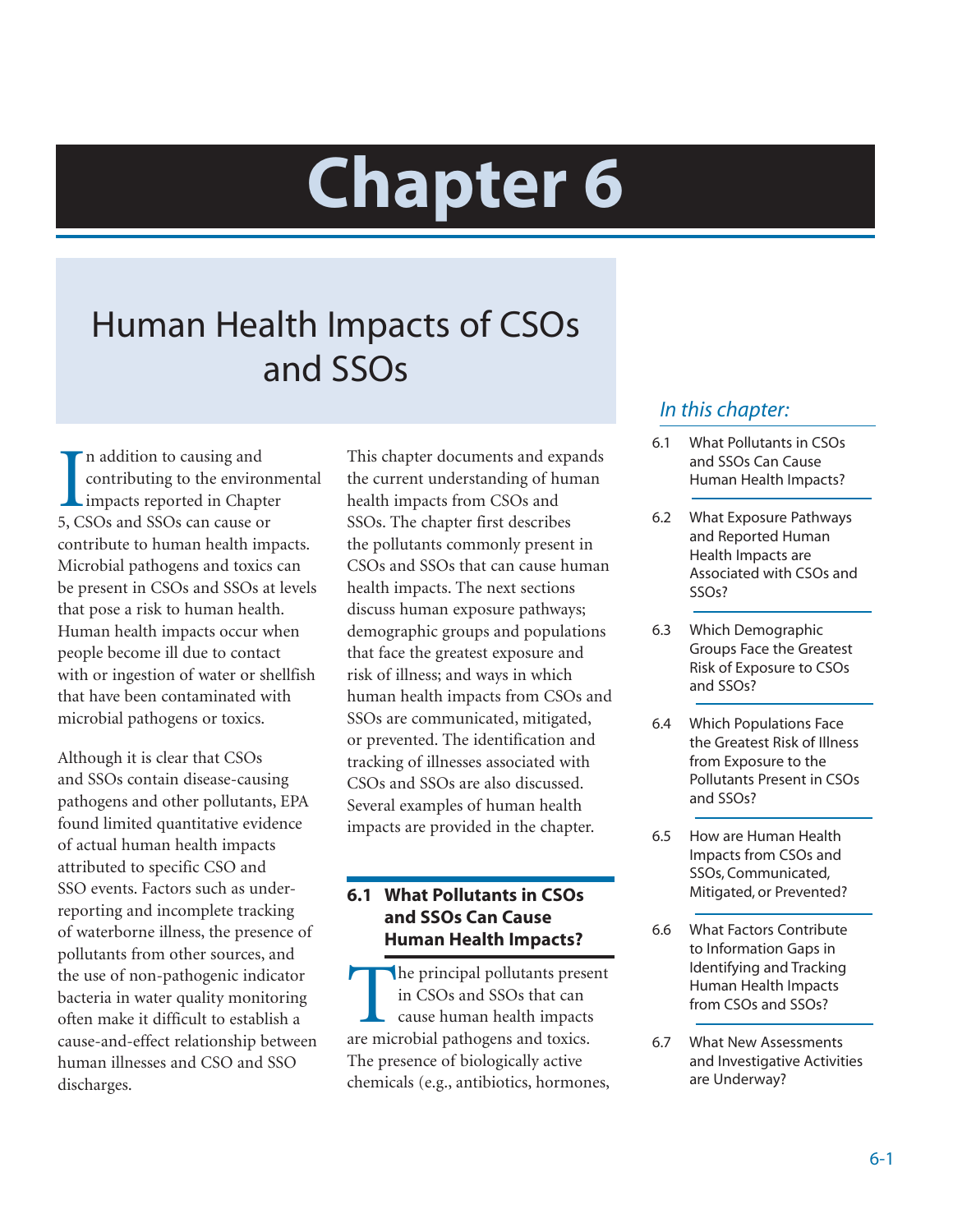and steroids) is also a concern but is less well understood at this time.

#### **6.1.1 Microbial Pathogens**

Microbial pathogens include hundreds of different types of bacteria, viruses, and parasites. Microbial pathogens of human and non-human origin are present in domestic and industrial wastewater. The presence of specific microbial pathogens in wastewater depends on what is endemic or epidemic in the local community and is often transient. Some microbial pathogens also have environmental sources. In general, microbial pathogens are easily transported by water. They can cause disease in aquatic biota and illness or even death in humans. The three major categories of microbial pathogens present in CSOs and SSOs are bacteria, viruses, and parasites. Fungi do not have a major presence in wastewater (WERF 2003b), and thus in CSOs and SSOs.

#### Bacteria

Bacteria are microscopic, unicelluar organisms. Two broad categories of bacteria are associated with wastewater: indicator bacteria and pathogenic bacteria. Indicator bacteria are common in human waste and are relatively easy to detect in water, but they are not necessarily harmful themselves. Their presence is used to indicate the likely presence of disease-causing, fecal-borne microbial pathogens that are more difficult to detect. Enteric (intestinal) bacteria have been used for more than 100 years as indicators of the presence of human feces in water and overall microbial water quality (NAS 1993). Enteric bacteria commonly used as

indicators include total coliform, fecal coliform, *E. coli*, and enterococci. Further discussion of bacterial indicators is provided in Section 6.6.

Pathogenic bacteria are also common in human waste and are capable of causing disease. Human health impacts from pathogenic bacteria most often involve gastrointestinal illnesses. The predominant symptoms of pathogenic bacterial infections include abdominal cramps, diarrhea, fever, and vomiting. Pathogenic bacteria can also cause diseases such as typhoid fever, although this is not common in the United States. In addition to attacking the human digestive tract, the pathogenic bacteria present in CSOs and SSOs can cause illnesses such as pneumonia, bronchitis, and swimmer's ear. Common pathogenic bacteria, typical concentrations present in sewage (where available), and associated disease and effects are summarized in Table 6.1.

#### Viruses

Viruses are submicroscopic infectious agents that require a host in which to reproduce. Once inside the host, the virus reproduces and manifests in illness (EPA 1999c). More than 120 enteric viruses are found in sewage (NAS 1993). The predominant symptoms resulting from enteric virus infection include vomiting, diarrhea, skin rash, fever, and respiratory infection. Most waterborne and seafood-borne diseases throughout the world are caused by viruses (NAS 2000). Many enteric viruses, however, cause infections that are difficult to detect (Bitton 1999). A list of common enteric viruses, including typical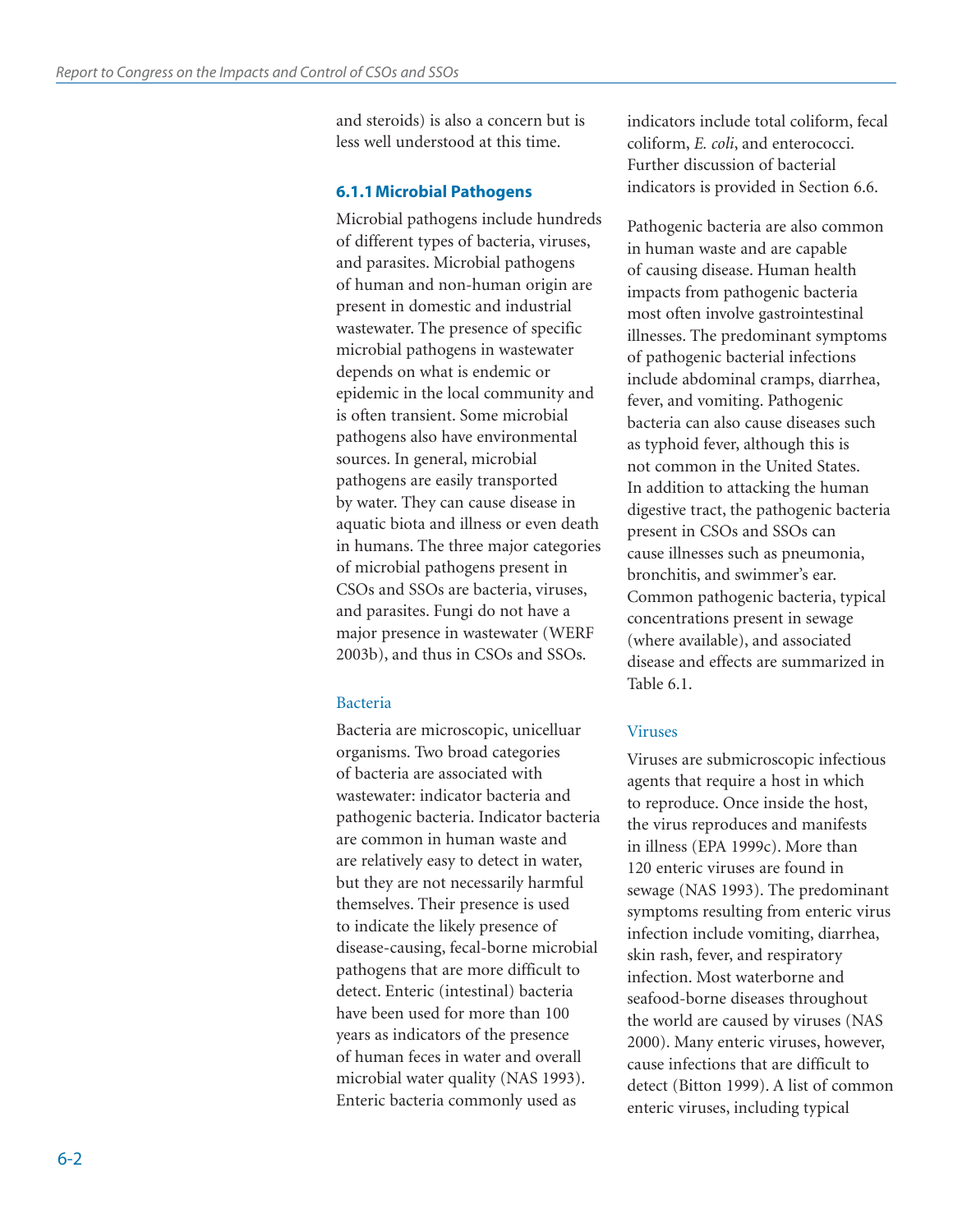| <b>Bacteria</b>                                   | Concentration<br>in Sewage <sup>a</sup><br>(per 100mL) | <b>Diseaseb</b>                                    | Effectsb                                                                                          | Infective Dose <sup>c,d</sup> |
|---------------------------------------------------|--------------------------------------------------------|----------------------------------------------------|---------------------------------------------------------------------------------------------------|-------------------------------|
| Campylo-<br>bacter                                | 3,700 -100,000                                         | Gastroenteritis                                    | Vomiting, diarrhea                                                                                | $10^2 - 10^6$                 |
| Pathogenic<br>E. coli                             | $30.000 -$<br>10,000,000                               | Gastroenteritis                                    | Vomiting, diarrhea,<br>Hemolytic Uremic<br>syndrome (HUS),<br>death in susceptible<br>populations | $106 - 108$                   |
| Salmonella                                        | $0.2 - 11,000$                                         | Salmonellosis                                      | Diarrhea, dehydration                                                                             | $104 - 107$                   |
| S. typhi                                          |                                                        | Typhoid fever                                      | High fever, diarrhea,<br>ulceration of the small<br>intestine                                     | $10^3 - 10^7$                 |
| Shigella                                          | $0.1 - 1,000$                                          | <b>Shigellosis</b>                                 | Bacillary dysentery                                                                               | $101 - 102$                   |
| Vibrio<br>cholera                                 |                                                        | Cholera                                            | <b>Extremely heavy</b><br>diarrhea, dehydration                                                   | $10^3 - 10^8$                 |
| Vibrio non-<br>cholera                            | $10 - 10,000$                                          | Gastroenteritis                                    | Extremely heavy<br>diarrhea, nausea,<br>vomiting                                                  | $10^2 - 10^6$                 |
| Yersinia                                          |                                                        | Yersinosis                                         | Diarrhea                                                                                          | 10 <sup>6</sup>               |
| a Details in Appendix I<br><sup>b</sup> EPA 1999C |                                                        | <sup>C</sup> Yates and Gerba 1998<br>Lue-Hing 2003 |                                                                                                   |                               |

# **Table 6.1**

#### **Common Pathogenic Bacteria Present in Sewage**

Infective dose is defined as the number of pathogens required to cause subclinical infection. Infective doses are typically given as ranges, as the actual infective dose depends on the pathogen strain and an individual's health condition.

concentrations present in sewage (where available), and associated disease and effects are summarized in Table 6.2. Infective doses are not reported; enteric viruses typically are very infectious.

#### Parasites

Parasites by definition are animals or plants that live in and obtain nutrients from a host organism of another species. The parasites in wastewater that pose a primary public health

| <b>Virus Group</b>                                                                         | <b>Concentration</b><br>in Sewage <sup>a</sup><br>(per 100mL) | Disease <sup>b</sup>                                              | Effects b                                      |
|--------------------------------------------------------------------------------------------|---------------------------------------------------------------|-------------------------------------------------------------------|------------------------------------------------|
| Adenovirus                                                                                 | $10 - 10,000$                                                 | Respiratory disease,<br>gastroenteritis,<br>pneumonia             | Various effects                                |
| Astrovirus                                                                                 |                                                               | Gastroenteritis                                                   | Vomiting, diarrhea                             |
| Noraviruses (includes<br>Norwalk-like viruses)                                             |                                                               | Gastroenteritis                                                   | Vomiting, diarrhea                             |
| Echovirus                                                                                  |                                                               | Hepatitis, respiratory<br>infection, aseptic meningitis           | Various effects,<br>including liver<br>disease |
| Enterovirus (includes<br>polio, encephalitis,<br>conjunctivitis, and<br>coxsackie viruses) | $0.05 - 100,000$                                              | Gastroenteritis,<br>heart anomalies, aseptic<br>meningitis, polio | Various effects                                |
| Reovirus                                                                                   | $0.1 - 125$                                                   | Gastroenteritis                                                   | Vomiting, diarrhea                             |
| Rotavirus                                                                                  | $0.1 - 85,000$                                                | Gastroenteritis                                                   | Vomiting, diarrhea                             |
| a Details in Appendix I<br><sup>b</sup> EPA 1999C                                          |                                                               | <sup>C</sup> Yates and Gerba 1998<br><sup>d</sup> Lue-Hing 2003   |                                                |

#### **Table 6.2**

**Common Enteric Viruses Present in Sewage**

Enteric viruses are typically very infectious: 1-10 virus particles can cause infection.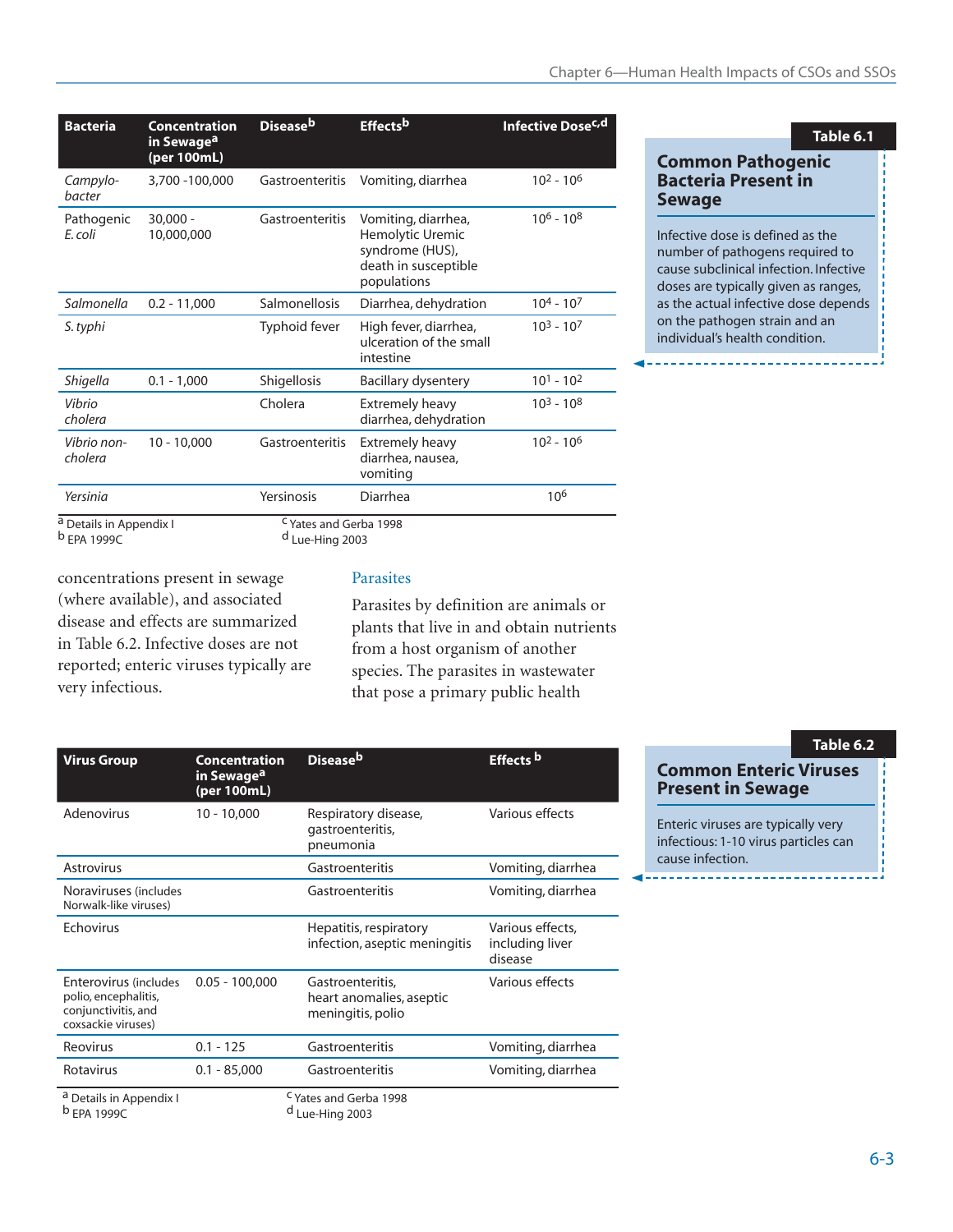concern are protozoa and helminths (NAS 1993). Parasitic protozoa commonly present in sewage include G*iardia lamblia, Cryptosporidium parvum*, and *Entamoeba histolytica*. These protozoa cause acute and chronic diarrhea (NAS 1993). *Giardia* causes giardiasis, which is one of the most prevalent waterborne diseases in the United States (EPA 2001e).

Ranges of typical concentrations of protozoa in sewage and information on infective doses are summarized in Table 6.3. As shown, ingestion of a small number of parasitic protozoa is capable of initiating infection. Therefore, the presence of low levels of parasitic protozoa in wastewater is a greater health concern than are low levels of most pathogenic bacteria (NAS 1993).

Helminths, or parasitic worms, include roundworms, hookworms, tapeworms, and whipworms. These organisms are endemic in areas lacking adequate hygiene. Very little documentation of waterborne transmission of helminth infection is available (NAS 1993). Helminth infections can be difficult to diagnose and often exhibit no obvious symptoms.

#### Indicator Bacteria and Microbial Pathogens in Sewage

Microbial pathogen concentrations in sewage vary greatly depending on the amount of illness and infection in the community served by the sewer system. The time of year can also be important, as some outbreaks of viral disease are seasonal. Average concentrations of indicator bacteria (e.g., fecal coliform) and other microbial pathogens (enteric viruses and protozoan parasites) shed by an infected person are shown in Table 6.4. These high concentrations illustrate that a single person shedding pathogenic organisms can cause a large pathogen load to be discharged to a municipal sewer system.

# **6.1.2 Toxics**

As described in Section 4.1 of this report, toxics are chemicals or chemical mixtures that, under certain circumstances of exposure, pose a risk to human health. Individuals can suffer chronic health effects resulting from prolonged periods of ingestion or consumption of water, fish, and shellfish contaminated with a toxic substance. Generally, metals and synthetic organic chemicals are the

#### **Table 6.3**

#### **Common Parasitic Protozoa Present in Sewage**

Parasitic protozoa have very low infective doses, which makes their presence in CSO and SSO discharges an important public health concern.

| <b>Parasitic</b><br><b>Protozoa</b> | <b>Concentration</b><br>in Sewage <sup>a</sup><br>(per L) | <b>Disease</b> b                     | Effects <sup>b</sup>                                                                | Infective Dose <sup>c</sup> |
|-------------------------------------|-----------------------------------------------------------|--------------------------------------|-------------------------------------------------------------------------------------|-----------------------------|
| Cryptosporidium                     | $3 - 13,700$                                              | Crypto-<br>sporidiosis               | Diarrhea                                                                            | $1 - 150$                   |
| Entamoeba                           | $4 - 52$                                                  | Amedbiasis<br>(amoebic<br>dysentery) | Prolonged diarrhea<br>with bleeding, abscess<br>of the liver and small<br>intestine | $10 - 20$                   |
| Giardia                             | $2 - 200,000$                                             | Giardiasis                           | Mild to severe diarrhea,<br>nausea, indigestion                                     | $10 - 100$                  |
| a Details in Appendix I             |                                                           | <sup>C</sup> Yates and Gerba 1998    |                                                                                     |                             |

b EPA 1999C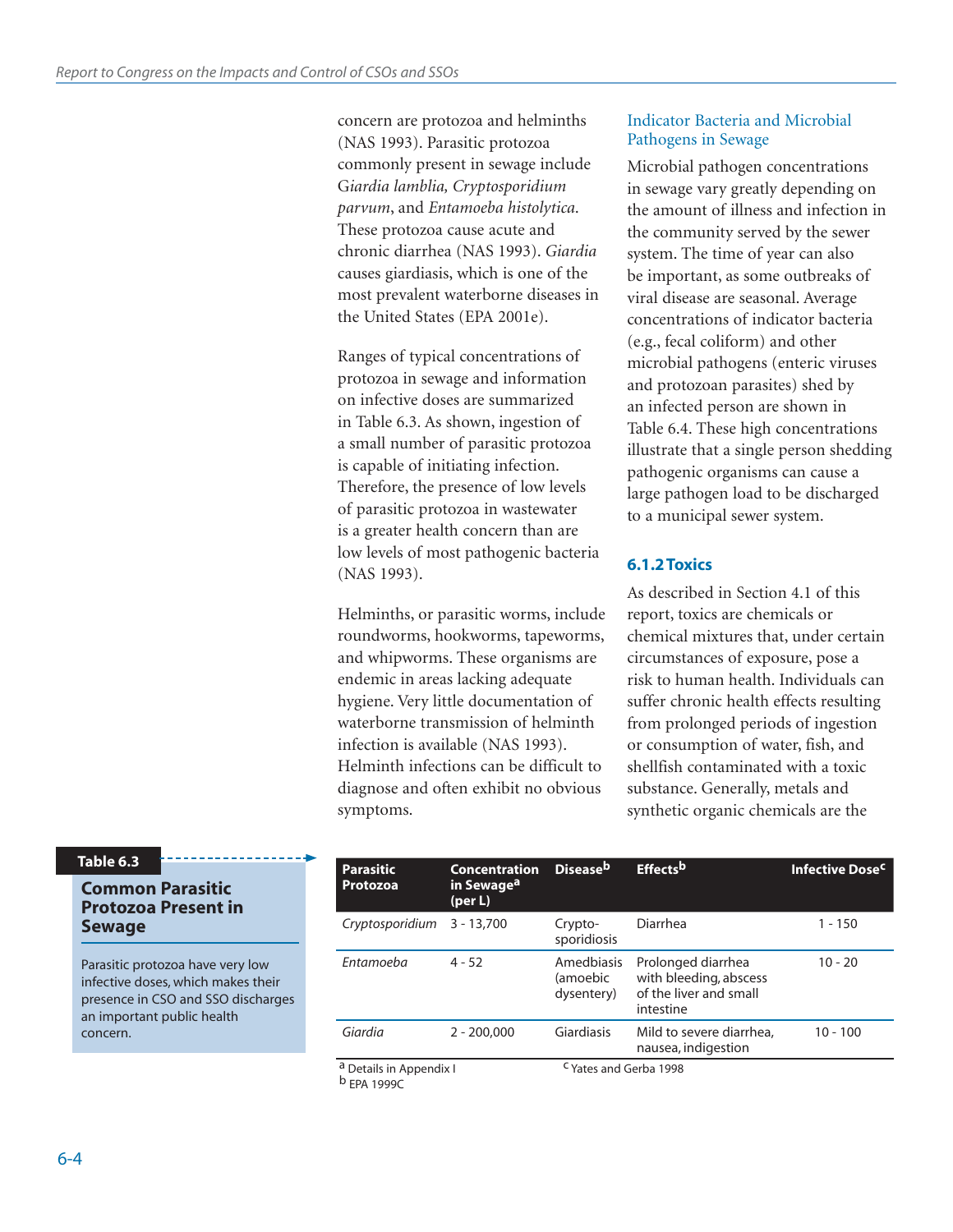| Organism                       | <b>Number per Gram of Feces</b> |
|--------------------------------|---------------------------------|
| <b>Fecal Coliform Bacteria</b> | $10^8$ to $10^9$                |
| <b>Enteric Viruses</b>         | $10^3$ to $10^{12}$             |
| <b>Protozoan Parasites</b>     | $10^6$ to $10^7$                |

toxic substances present in CSO and SSO discharges that can cause human health impacts. Metals and synthetic organic chemicals are introduced into sewer systems through a variety of pathways (Ford 1994). These include permitted industrial discharges, improper or illegal connections, improper drain disposal of chemical remnants, and urban runoff in areas served by CSSs. While the occurrence and concentration of specific toxics in CSOs and SSOs vary considerably from community to community and from event to event depending on sitespecific conditions (see Tables 4.4 and 4.5), EPA found no evidence of human health impacts due to toxics in CSO and SSO discharges.

# Metals

The metals most commonly identified in wastewater include cadmium, chromium, copper, lead, mercury, nickel, silver, and zinc (AMSA 2003a). In CSSs, storm water can also contribute metals. EPA's Nationwide Urban Runoff Program (NURP) identified copper, lead, and zinc in 91 percent of urban storm water samples collected (EPA 1983a). That is, all three metals were present in 91 percent of samples. Other metals commonly detected in urban runoff include arsenic, cadmium, chromium, and nickel. The NURP Program focused on end-of-pipe samples and

therefore did not consider receiving water impacts.

Metals are a human health concern for two reasons. First, metals are persistent in the environment. This creates an increased chance of longterm human exposure once metals are introduced to a waterbody. Second, metals such as arsenic, cadmium, lead, and mercury bioaccumulate in the human brain, liver, fat, and kidneys, causing detrimental effects. Other impacts that can be caused by metals include dermatitis, hair loss, gastrointestinal distress, bone disease, and developmental illnesses.

# Synthetic Organic Chemicals

The synthetic organic chemicals that have been identified in CSOs and SSOs include chlorinated aromatic hydrocarbons such as polychlorinated biphenyls (PCBs), chlorinated hydrocarbons such as pesticides, and polycyclic aromatic hydrocarbons. Synthetic organic chemicals can be ingested by drinking contaminated water or by eating contaminated fish that have bioaccumulated the chemical. Synthetic organic chemicals can also be absorbed through the skin. Their effects on humans range from skin rash to more serious illnesses including anemia, nervous system and blood problems, liver and kidney problems, reproductive difficulties, and increased risk of cancer.

#### **Table 6.4**

#### **Concentration of Indicator Bacteria and Enteric Pathogens Shed by an Infected Individual (Schaub 1995)**

This table shows that a single infected person can shed a large number of pathogenic organisms.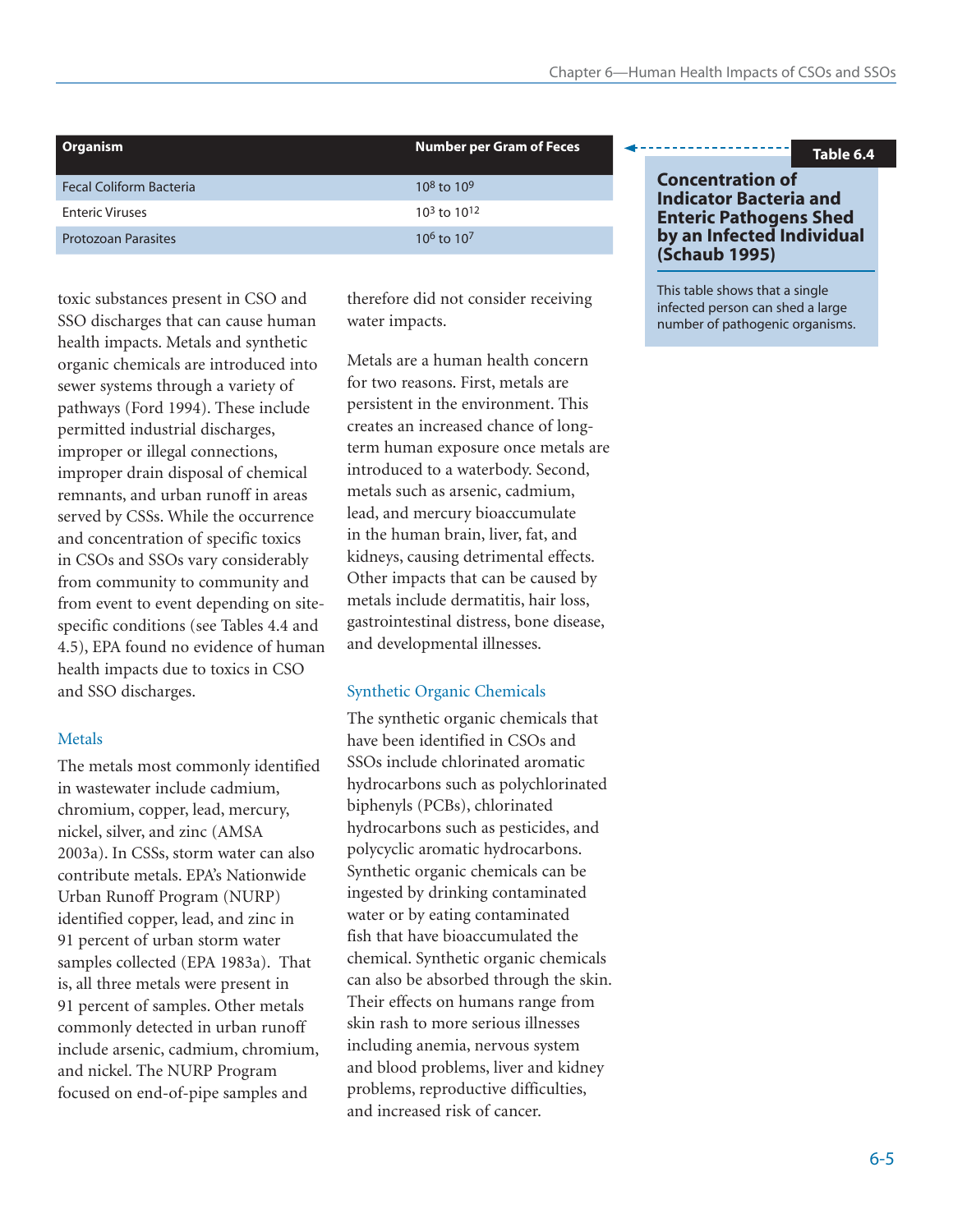#### **6.1.3 Biologically Active Chemicals**

Recent research efforts have begun to consider the presence of biologically active chemicals—antibiotics, caffeine, hormones, human and veterinary drugs, and steroids—in wastewater (Kümmerer 2001). For the most part, these chemicals have not undergone extensive analysis for environmental fate and transport, human health impacts, or ecological impacts. Concerns about the presence of these biologically active chemicals focus on abnormal physiological processes and reproductive impairments, increased incidence of cancer, development of antibiotic-resistant bacteria, and potential increased toxicity of chemical mixtures. Human health effects, however, are largely unknown (Kolpin et al. 2002).

Little is known about the effectiveness of conventional wastewater treatment processes in the removal of these biologically active chemicals. The relative concentrations of these chemicals in CSOs and SSOs are also unknown.

# **6.2 What Exposure Pathways and Reported Human Health Impacts are Associated with CSOs and SSOs?**

**Humans may be exposed<br>
to the pollutants found in<br>
CSOs and SSOs through<br>
several pathways. The most common** to the pollutants found in CSOs and SSOs through pathways include recreating in waters receiving CSO or SSO discharges, drinking water contaminated by CSO

The New York-New Jersey Harbor Estuary Program sponsored studies to estimate pollutant loads, including loads of synthetic organic chemicals to New York Harbor. As shown, the studies identified six sources of PCB inputs to the harbor. Application of a mass balance water quality food chain model for PCBs indicated that discharges of PCBs to the lower estuary from municipal point sources and CSOs are significant in causing PCB levels in striped bass to exceed the FDA standard for fish consumption (NYNJHEP 1996).



**Sources of Synthetic Organic Chemicals Deposition: NY/NJ Harbor**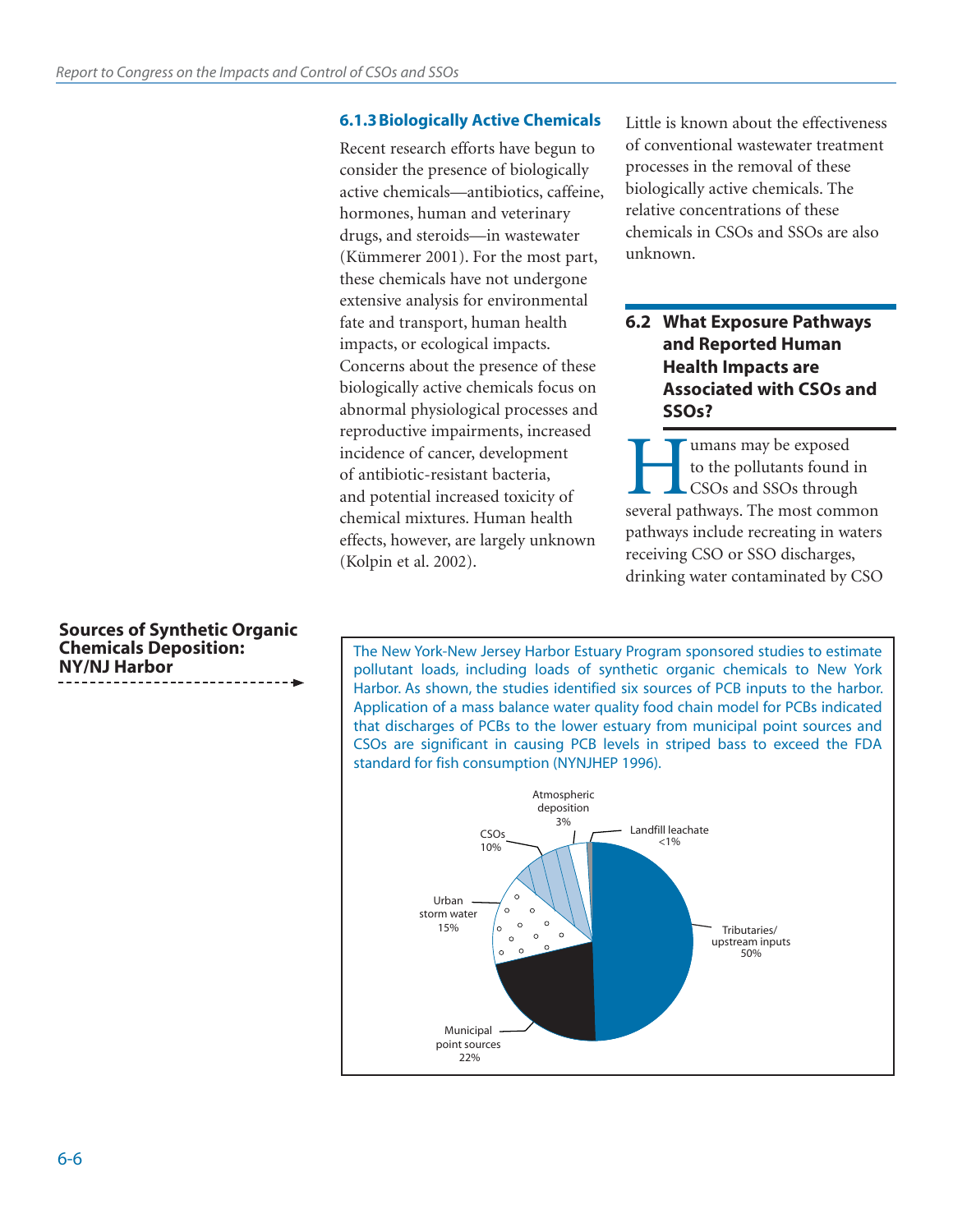or SSO discharges, and consuming or handling fish or shellfish that have been contaminated by CSO or SSO discharges. Other pathways include direct contact with discharges, occupational exposure, and secondary transmission.

During wet weather events, CSO- and SSO-impacted waterbodies typically receive microbial pathogens and toxics from a variety of other sources including municipal and industrial wastewater discharges, urban storm water runoff, and agricultural nonpoint source discharges. These "interferences" can complicate the identification of specific cause-andeffect relationships between individual CSO or SSO discharges and human health impacts.

#### **6.2.1 Recreational Water**

In the United States, millions of people use natural waters (e.g., oceans, lakes, rivers, and streams) each year for a variety of recreational activities. The National Survey on Recreation and the Environment, conducted by the U.S. Forest Service and NOAA, describes nationwide participation in 50 categories of outdoor recreation activities (Leeworthy 2001). The survey estimates the percentage of the population, 16 years of age or older,

participating in water-based recreation activities. Participation in more than one activity in a single water-based recreation category is possible (e.g., respondents may report both sailing and canoeing). Data from the most recent version of the survey (the period of July 1999 to January 2001) are presented in Table 6.5.

A number of studies have documented the risks of gastroenteritis among people recreating in water contaminated with microbial pathogens (NAS 1993; Wade et al. 2003). Recreational exposure generally comes from contaminants suspended in the water column entering the body via oral ingestion. Exposure can also occur through the eyes, ears, nose, anus, genitourinary tract, or dermal cuts and abrasions (Henrickson et al. 2001). Contact with and ingestion of ocean water near wastewater or storm drain outfalls have resulted in increases in reported respiratory, ear, and eye symptoms by ocean swimmers and surfers (Corbett et al. 1993; Haile et al. 1999).

As described in Chapter 5, 25 percent of the beaches inventoried in EPA's National Health Protection Survey of Beaches under the BEACH Program had at least one advisory or area closing during the 2002 swimming

#### **U.S. Population Boating/Floating a Fishing Swimming b activity is possible. (16 and Older) Boating/Floating a** Percent participating 36% 34% 34% 61% Number in millions 77 72 72 131

a Includes sailing, canoeing, kayaking, rowing, motor-boating, water skiing, personal watercraft use, wind surfing, and surfing.

b Includes swimming in freshwater or saltwater, snorkeling, scuba, and visiting a beach.

#### **Table 6.5**

#### **Participation in Water-Based Recreation in U.S. between July 1999 and January 2001**

The National Survey on Recreation and the Environment estimates nationwide participation in various outdoor recreation activities, including water-based recreation. Participation in more than one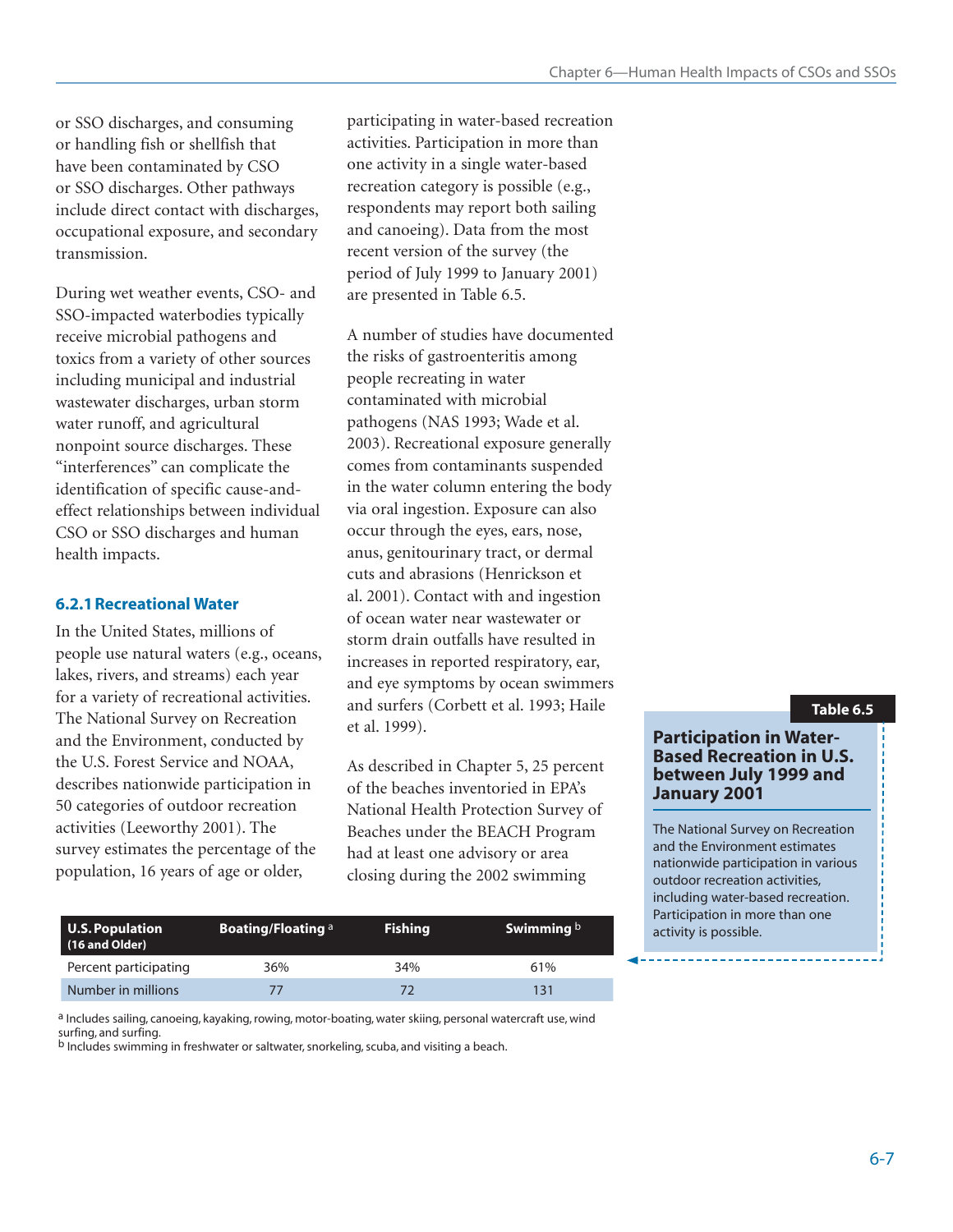season. Elevated bacteria levels were cited as the primary cause for 75 percent of these beach advisories or closures. CSOs were reported to be responsible for 1 percent of reported closings and advisories, and 2 percent of advisories and closures that had a known cause. SSOs (including sewer line breaks) were reported to be responsible for 6 percent of all reported advisories and closings, and 12 percent of advisories and closing that had a known cause (EPA 2003a).

#### Reported Human Health Impacts

A review of CDC Surveillance Summaries identified 74 waterborne disease outbreaks linked to open recreational waters (i.e., rivers, streams, beaches, lakes, and ponds) from 1985 to 2000. A waterborne disease outbreak is defined by CDC as two or more people experiencing similar illness after exposure to a waterborne pathogen. A total of 5,601 cases of illness were attributed to these 74 waterborne disease outbreaks (CDC 1988, 1990, 1992, 1993, 1996a, 1998, 2000, 2002).

The source of the pathogens causing these waterborne disease outbreaks was not identified in CDC's reports. These waterborne disease outbreaks, however, were caused by the types of microbial pathogens found in CSOs and SSOs. Figure 6.1 shows that *Shigella*, which is present in CSOs and SSOs, caused the largest number of recreational water-associated outbreaks having a known cause.

Additional information from CDC Surveillance Summaries on outbreaks linked to recreational exposure in fresh or marine waters contaminated with microbial pathogens is presented in Appendix I.

CDC Surveillance Summaries also identify outbreaks linked to swimming pools or hot tubs. For swimming pools and hot tubs, 191 recreational waterborne disease outbreaks with 14,836 cases of illness were reported to CDC between 1985 and 2000 (CDC 1988, 1990, 1992, 1993, 1996a, 1998, 2000, 2002). This is 265 times the



## **Figure 6.1**

#### **Microbial Pathogens Linked to Outbreaks in Recreational Waters, 1985 - 2000**

*Shigella* was the most commonly identified cause of waterborne disease outbreaks linked to recreational waters between 1985 and 2000. *Shigella* has a relatively low infective dose of 10-100 and is typically found in wastewater in concentrations of 0.1-1,000 per 100 mL of sewage.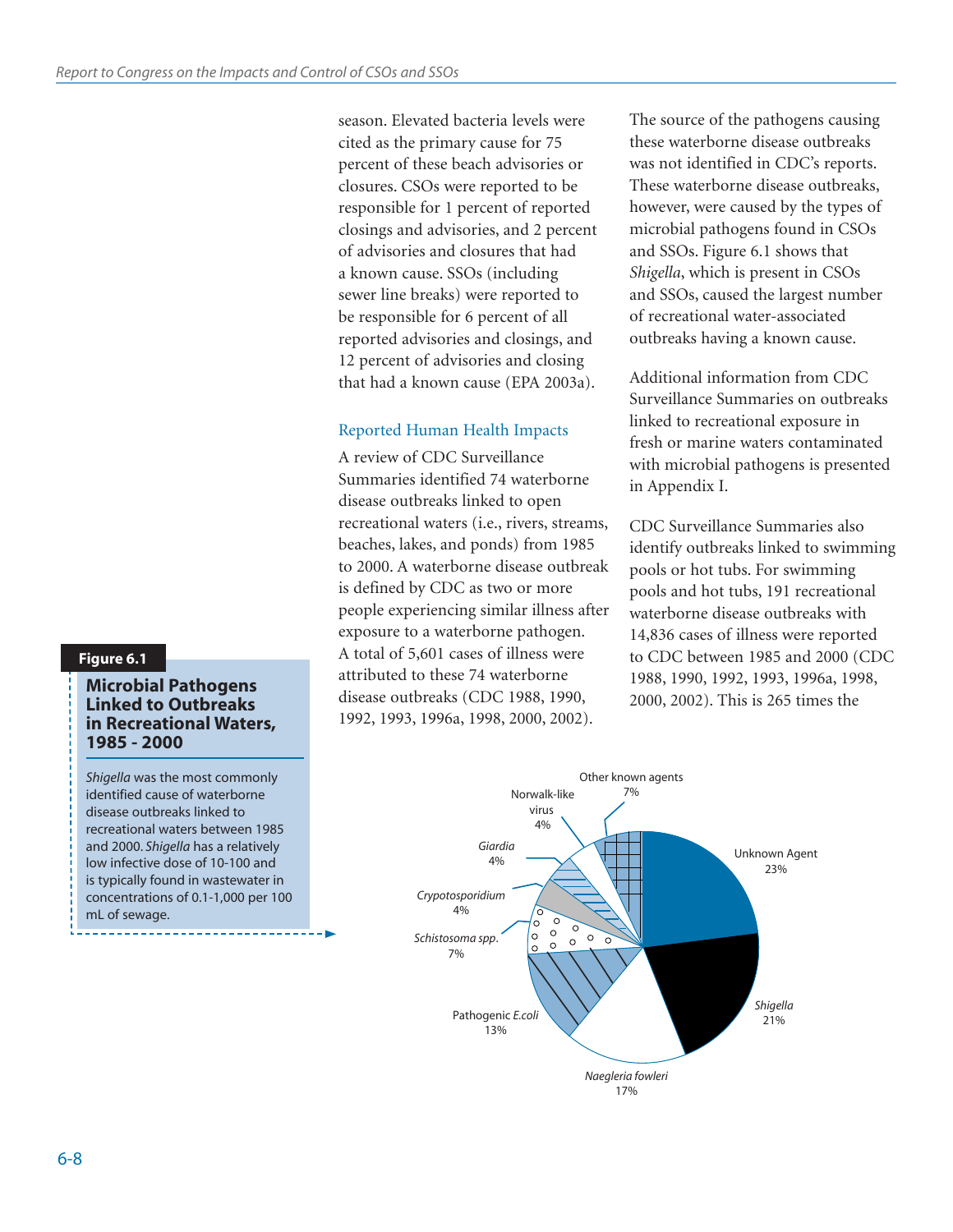number of illnesses reported for open recreational waters.

#### Estimated Illnesses at Recognized Beaches

In developing this Report to Congress, EPA found an absence of direct cause-and-effect data relating the occurrence of CSO and SSO discharges to specific human health impacts. Lacking comprehensive data, EPA was able to implement an alternate approach to estimate the annual number of illnesses caused by recreational exposure to CSO and SSO discharges at a small subset of the nation's swimming areas—that is, those recreational beaches recognized by state authorities ("recognized beaches"). EPA's illness estimate was based on existing environmental and recreational use databases. Data limitations made it impossible to develop a comprehensive estimate of illness at all swimming areas at this time, but EPA believes that a significant number of additional illnesses occur in exposed swimmers at many inland and unrecognized beaches.

EPA's estimation of illness at recognized beaches was limited to gastrointestinal illness. EPA employed a multi-step process, including the following:

- Number of recognized beaches using specific management approaches;
- Number of CSO and SSO events impacting recognized beaches;
- Number of individuals exposed annually;
- Average concentration of fecal coliform bacteria at affected beaches;
- Rate of infection for exposed population; and
- Total annual number of gastrointestinal illnesses.

The number of highly credible gastrointestinal illnesses (HCGI) resulting from human exposure to SSOs and CSOs at recognized beaches was estimated by combining information on the number of exposed swimmer days, the concentration of indicator bacteria to which swimmers are exposed, and the Cabelli/Dufour dose-response functions for marine and fresh waters. First, EPA calculated the total number of illnesses caused by CSOs and SSOs, and then attributed them separately to CSO illnesses or SSO illnesses according to the ratio of CSO to SSO events in the BEACH Survey. A more detailed presentation of EPA's methodology is included in Appendix J.

Results from the analyses are presented in Table 6.6. The range shown reflects differences in how compliance rates with beach advisories were estimated. The lower bound uses a compliance rate of 90 percent, and the upper bound uses a compliance rate of 36 percent. As shown, CSOs and SSOs are estimated to cause between 3,448 and 5,576 illnesses annually at the recognized beaches included in this analysis. This estimate captures only a portion of the likely number of annual illnesses attributable to CSO and SSO contamination of recreational waters.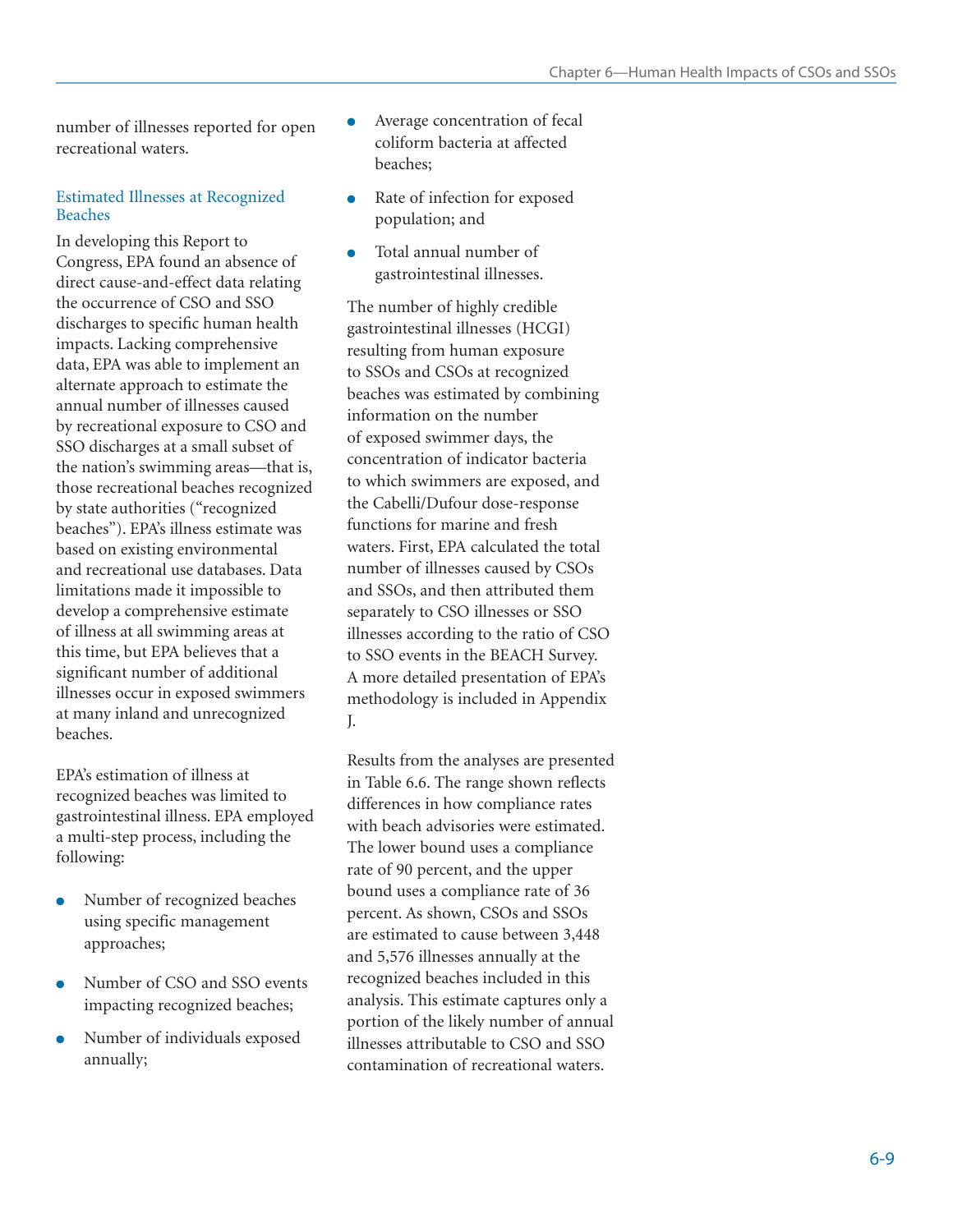#### **Table 6.6**

#### **Estimated Illness Resulting from Recreational Exposure to CSOs and SSOs at Select Beaches**

This table shows the portion of the estimated number of annual illnesses attributable to exposure to CSO and SSO contaminated water at staterecognized beaches in the U.S. and its territories.

| <b>Source</b>          | <b>Lower Bound</b> | Upper Bound |
|------------------------|--------------------|-------------|
| SSO <sub>s</sub>       | 2,269              | 3,669       |
| <b>CSO<sub>s</sub></b> | 845                | 1,367       |
| CSO/SSO <sub>S</sub>   | 334                | 540         |
| <b>Total</b>           | 3,448              | 5,576       |

#### **6.2.2 Drinking Water Supplies**

Public water systems regulated by EPA, states, and tribes provide drinking water to 90 percent of Americans (EPA 2002e). Approximately 65 percent of the population served by these systems receive water primarily taken from surface water sources such as rivers, lakes, and reservoirs. The remaining 35 percent drink water that originated as groundwater (EPA 1999d).

#### Reported Human Health Impacts

People can contract waterborne diseases through consumption of municipal drinking water, well water, or contaminated ice. Because drinking water is directly ingested, and it is generally ingested in larger quantities than recreational water that is accidentally ingested, drinking water is an important pathway of exposure. From 1985 to 2000, 251 outbreaks and 462,169 cases of waterborne illness related to contaminated drinking water were reported to CDC (CDC 1988, 1990, 1992, 1993, 1996a, 1998, 2000, 2002). The vast majority of these cases of illness are from a 1993 cryptosporidiosis outbreak in Milwaukee, Wisconsin, which affected an estimated 403,000 people; the CDC did not specifically identify untreated wastewater as contributing to the Milwaukee outbreak.

As shown in Appendix I, EPA identified a subset of 55 of these 251 outbreaks linked to drinking source water contaminated with human sewage or to drinking water taken

**SSOs linked to Drinking Water Contamination: Cabool, MO**

Between December 15, 1989, and January 20, 1990, residents of and visitors to Cabool, Missouri, experienced 243 cases of diarrhea and four deaths (Swerdlow et al. 1992). The CDC conducted a household survey and concluded that persons drinking municipal water were 18.2 times more likely to develop diarrhea than persons using private well water (Geldreich et al. 1992). Observations suggested that Cabool's SSS was prone to excessive storm water infiltration and therefore was unable to convey all of the wastewater to the treatment facility. As a result, frequent capacity-related SSOs occurred, spilling sewage onto the ground surface in areas over drinking water distribution lines and near water meter boxes. During the outbreak, the water distribution system was under construction, allowing untreated sewage to contaminate the drinking water system (Geldreich et al. 1992).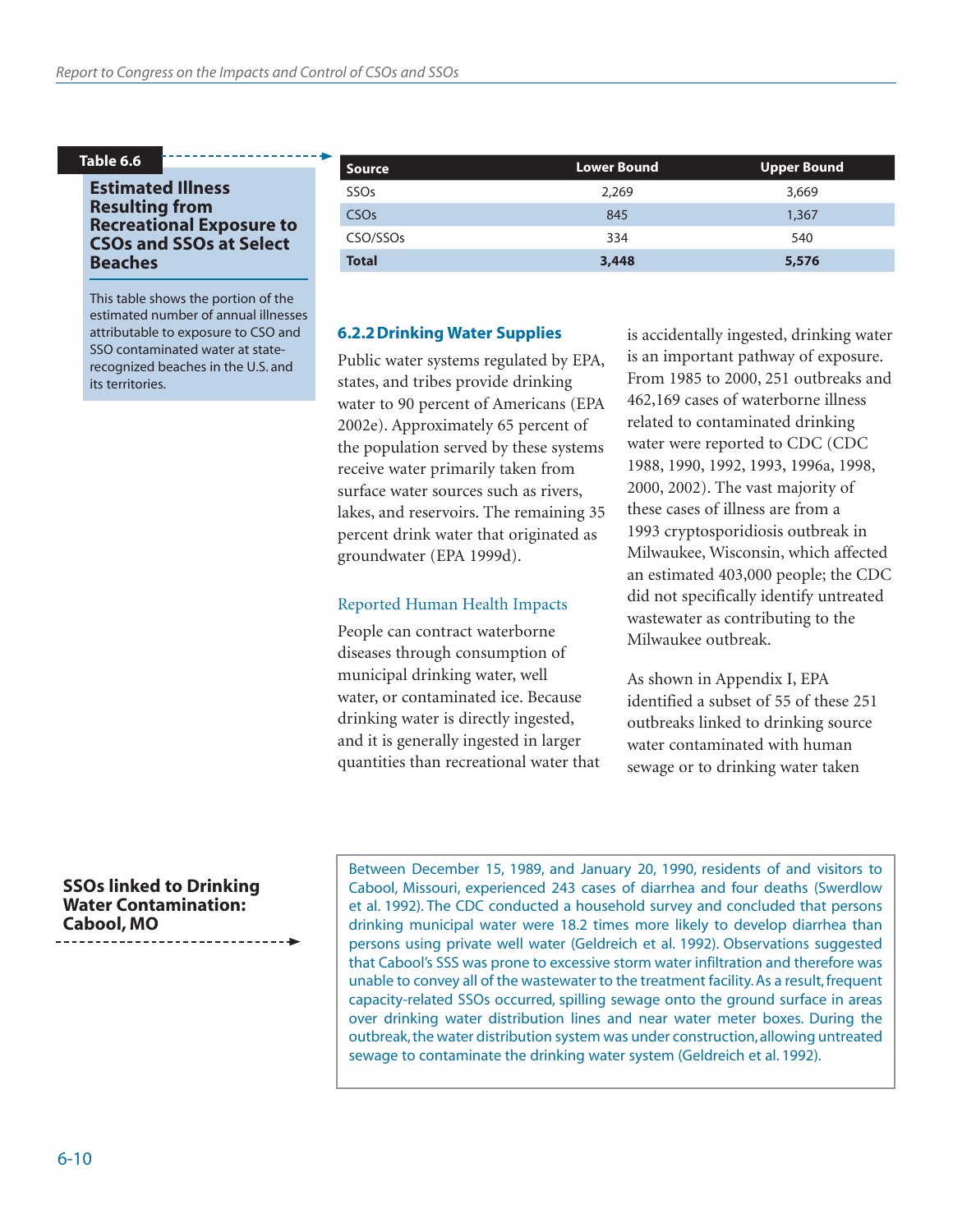



from rivers, streams, or lakes. Of these, EPA identified 11 outbreaks accounting for 7,764 cases of waterborne illness that CDC linked to drinking water contamination with sewage. Only one of these outbreaks was linked directly to CSOs or SSOs. The outbreaks were caused, however, by the types of microbial pathogens found in CSOs and SSOs. As shown in Figure 6.2, *Giardia*, which is present in significant concentrations in CSOs and SSOs, caused the largest number of outbreaks linked to drinking water. A summary of these outbreaks is provided in Appendix I.

#### Proximity of CSO Outfalls to Drinking Water Intakes

As described in Chapter 5 and documented in Appendix F, EPA georeferenced more than 90 percent of all CSO outfalls. EPA compared the locations of these CSO outfalls to drinking water intakes. Only drinking water systems that serve a community on a year-round basis and that use surface water as the primary source of water were considered in this analysis. Approximately 7,519 such systems operate in the United States, of which 6,631 (85 percent) have been

In July 1998, a lighting strike and the subsequent power outage caused 167,000 gallons of raw sewage to flow into Brushy Creek in Texas (TDH 1998). The sewage contaminated municipal drinking water wells that supplied the community of Brushy Creek. Although the wells are not in direct contact with surface waters (the wells are more than 100 feet deep and encased in cement), drought conditions at the time are thought to have caused water from Brushy Creek to be drawn down into the aquifer and into the wells through a geologic fissure. It is estimated that 60 percent of Brushy Creek's population of 10,000 were exposed to *Cryptosporidium* and approximately 1,300 residents became ill with cryptosporidiosis. Residents of Brushy Creek were supplied water from the contaminated wells for approximately eight days (TDH 1998).

**Drinking Water Contaminated by Sewage: Brushy Creek, TX**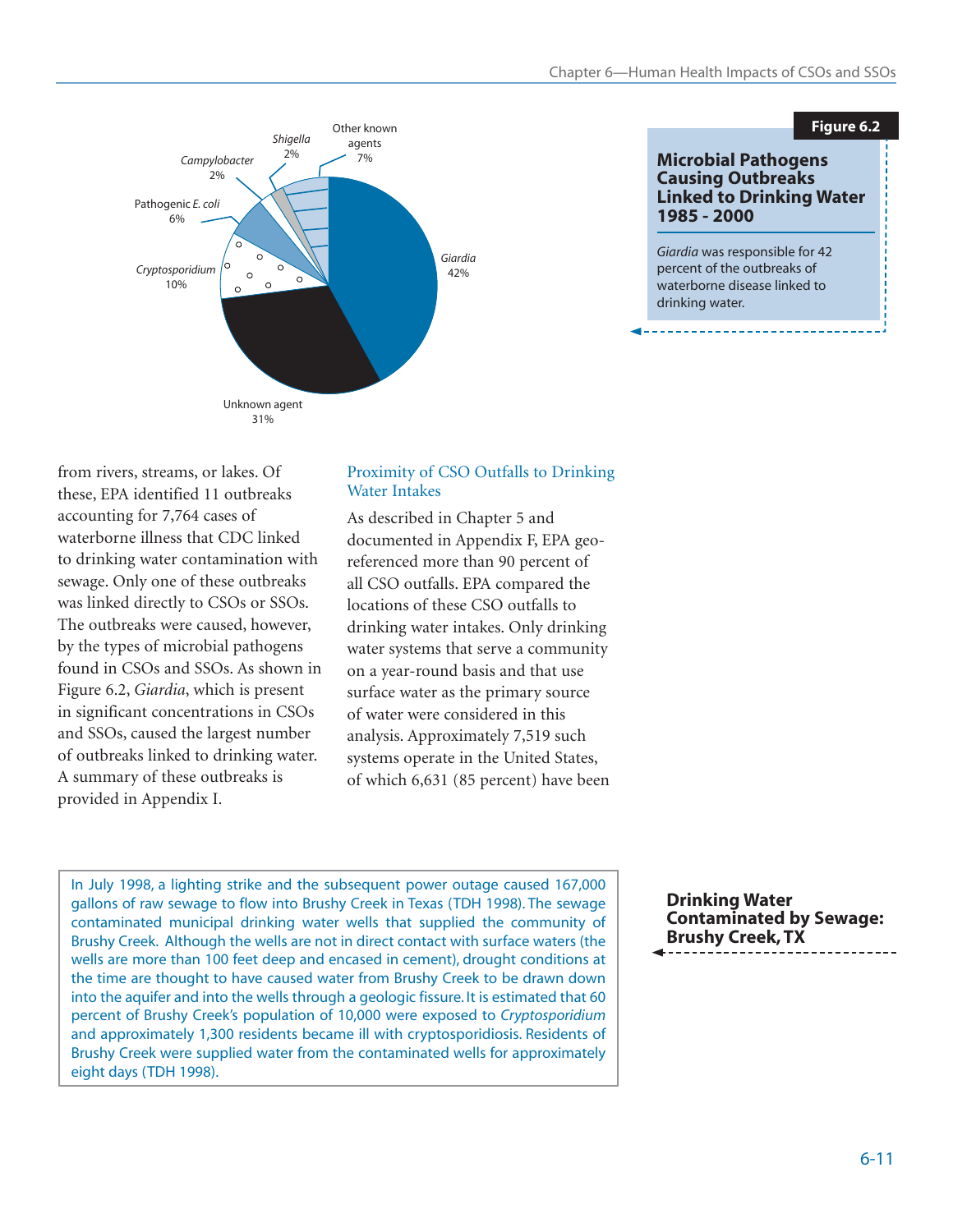geo-referenced to the NHD and are included in this analysis.

All of the drinking water systems within one mile of any CSO outfall were selected for further analysis. As shown in Table 6.7, EPA identified seven states with outfalls located within one mile upstream of a drinking water intake. Phone interviews were conducted with both the NPDES permit-holder and drinking water authority in the identified areas to confirm the location of the CSO outfall, the status of the CSOs (active/inactive), and the location of the drinking water intake. In many cases, the NPDES permitholder reported that the CSO was inactive, as a result of sewer separation or other CSO controls.

EPA identified and confirmed 59 active CSO outfalls within one mile of a drinking water intake. One NPDESpermit holder reported that receiving water modeling found that the drinking water intake (located within one mile, but on the opposite side of the river) was not affected by the CSO. Interviews with drinking water

authorities found, where a primary drinking water intake was located within one mile of an active CSO, each drinking water authority was aware of the CSO. Further, in all cases, lines of communication existed between the drinking water authority and the NPDES permit-holder. In many cases the drinking water authority indicated adjustments are made to the treatment process during wet weather.

This assessment indicates that CSO's generally do not pose a major risk of contamination to most public drinking water intakes. However, to understand the relationship between a discharge point and a downstream drinking water intake the transport and fate of the discharge between the two points must be modeled under the range of real world flow conditions for that stream reach. Such modeling is beyond the scope of this report.

#### **6.2.3 Fish and Shellfish**

Fish and shellfish are widely consumed in the United States and are a valued economic and natural resource (NYNJDEP 2002a). In 1995,

| <b>EPA Region</b> | <b>State</b> |        | <b>Number of CSO Outfalls within 1 mile</b><br>upstream of a drinking water intake |
|-------------------|--------------|--------|------------------------------------------------------------------------------------|
|                   | <b>ME</b>    |        |                                                                                    |
| $\mathcal{P}$     | <b>NY</b>    |        | 7                                                                                  |
| 3                 | PA           |        | 19                                                                                 |
| ς                 | <b>WV</b>    |        | 9                                                                                  |
| 4                 | <b>KY</b>    |        |                                                                                    |
| 5                 | IN           |        | ς                                                                                  |
|                   | OH           |        |                                                                                    |
|                   |              | Total: | 59                                                                                 |

Note: EPA was unable to confirm data for an additional 14 outfalls in two states ( PA and WV); these outfalls are not included in this table.

#### **Table 6.7**

#### **Association of CSO Outfalls with Drinking Water Intakes**

EPA identified 59 CSO outfalls in seven states with outfalls located within one mile upstream of a drinking water intake.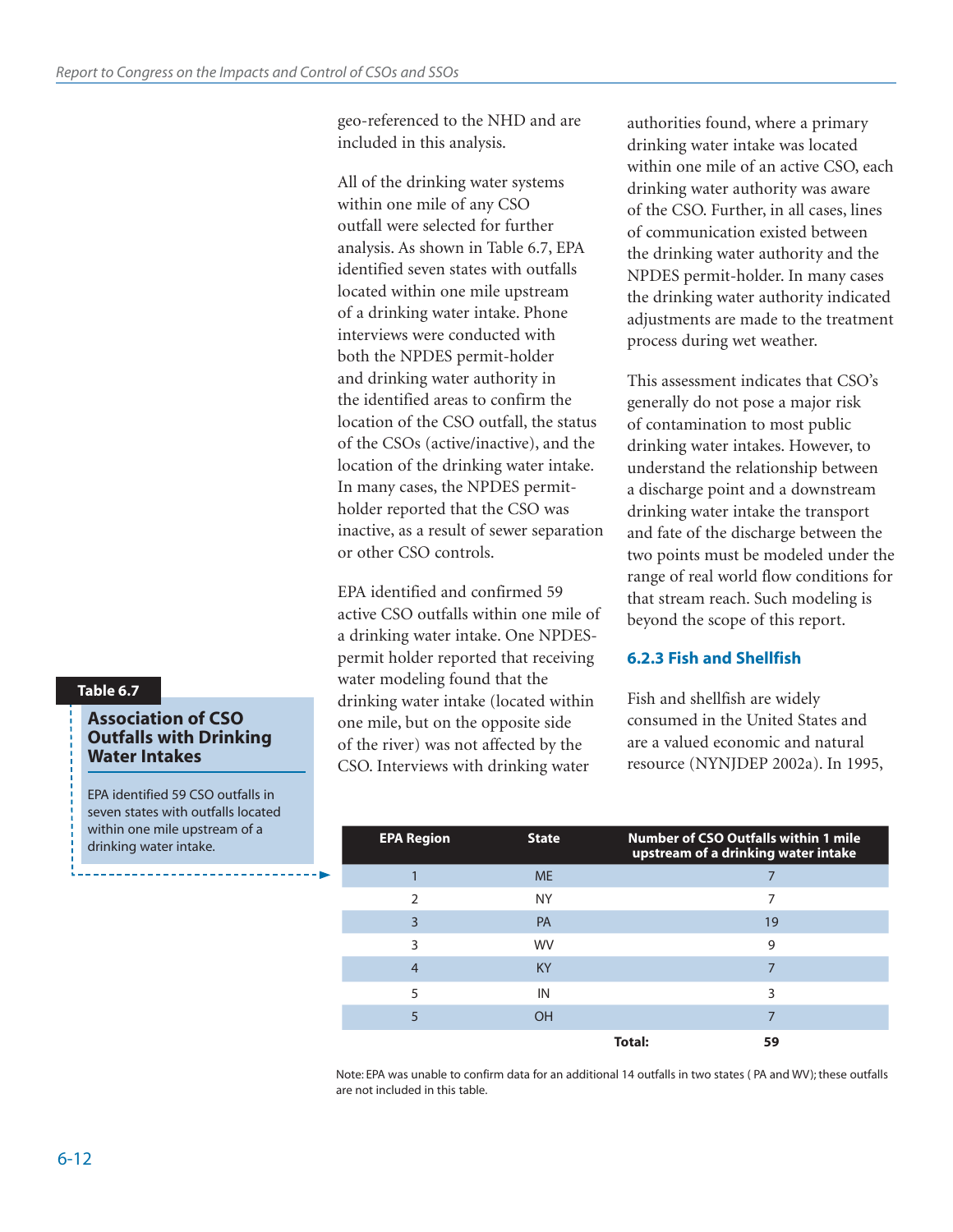the most recent year for which data are available, 77 million pounds of clams, oysters, and mussels were harvested in the coastal United States (NOAA 1997). Shellfish grown in contaminated waters concentrate microbial pathogens and can have higher concentrations than the waters in which they are found. Viable pathogens can be passed on to humans by eating whole, partially cooked, or raw contaminated shellfish.

#### Reported Human Health Impacts

The World Health Organization reported that seafood is involved in 11 percent of all disease outbreaks from food ingestion in the United States (WHO 2001). The most common

illness associated with eating sewagecontaminated raw shellfish and fish is gastroenteritis (CERI 1999).

A review of CDC Surveillance Summaries identified eight waterborne disease outbreaks linked to the consumption of contaminated fish or shellfish for the period 1985-2000. These outbreaks resulted in 995 cases of illness (CDC 1990, 1995, 1996b, 1997). More information on these outbreaks is provided in Appendix I. In most cases, the contaminated fish or shellfish were exposed to or grown in sewage-contaminated water. Waste dumped overboard by boaters and improperly treated sewage were the most commonly cited sources of fish and shellfish contamination.

The New York State Department of Health compiled data on shellfish-associated illness (most commonly gastroenteritis) recorded in New York State from 1980 to 1999 (NYNJHEP 2002b). The incidence of reported illness has dropped markedly since its peak in 1982. The study was able to trace most of the outbreaks in 1982 to Rhode Island shellfish. The study noted that it is often difficult to identify the source of the shellfish that induced the outbreak. Decreases in shellfish-associated disease are attributed to a number of factors including: improvements in wastewater treatment leading to reductions in concentrations of waterborne microbial pathogens; more restrictions on shellfish harvesting in contaminated areas; and more public awareness of the risks associated with consuming raw shellfish. The study also noted that although shellfish beds are carefully monitored for pathogenic contamination, the levels of toxic contaminants in shellfish, including impacts from marine algal toxins, need additional study.



**Shellfish-Associated Illness: New York State**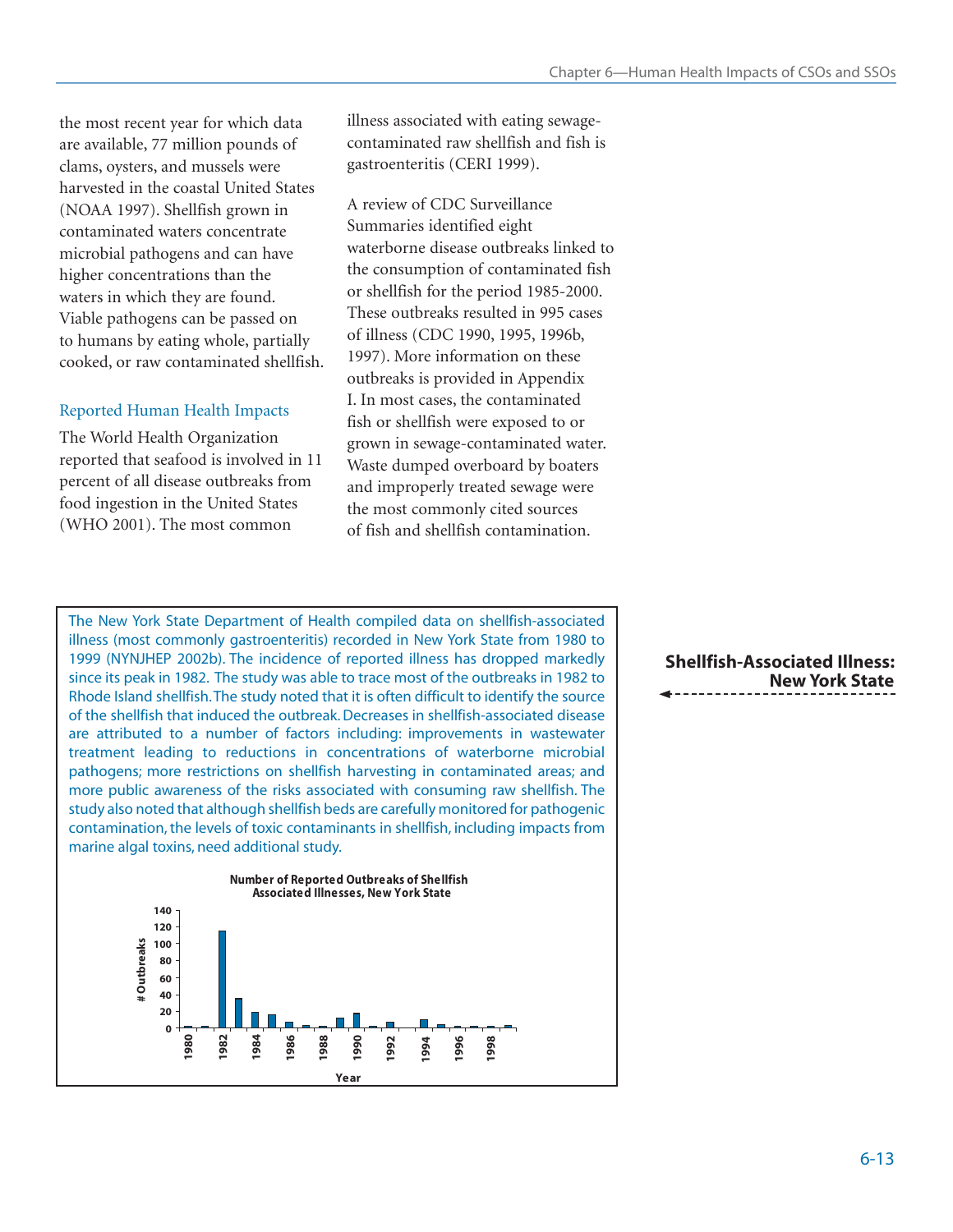Direct links to CSO and SSO events as a cause of contamination were not made.

#### **6.2.4 Direct Contact with Land-Based Discharges**

Many SSOs discharge to terrestrial environments including streets, parks, and lawns. CSSs and SSSs can also back up into buildings, including residences and commercial establishments. These land-based discharges present exposure pathways that are different than those pathways associated with typical discharges to water bodies. Exposure to land-based SSOs and building backups typically occurs through dermal contact. The resulting diseases are often similar to those associated with exposure through drinking or swimming in contaminated water, but may also include illness caused by inhaling microbial pathogens (CERI 1999).

#### Reported Human Health Impacts

In general, very few outbreaks associated with direct contact with land-based SSOs have been documented. Land-based SSOs tend to leave visible evidence of their occurrence, such as deposits of sanitary products and other wastes commonly flushed down a toilet. The presence of these items often acts as a deterrent to direct contact with the SSO. Further, municipal response to land-based SSOs often includes cleaning the impacted area by washing the sewage into a nearby manhole or storm drain and disinfecting as needed. This review identified one confirmed outbreak resulting from direct contact with a discharge of untreated sewage in Ocoee, Florida.

This event resulted in 39 cases of hepatitis A (Vonstille 1993).

## **6.2.5 Occupational Exposures**

Many occupational settings occasionally expose personnel to microbial pathogens. These include restaurants and food processing, agriculture, hospitals and healthcare, emergency response, and wastewater treatment.

Wastewater treatment plant workers and public works department personnel operate and maintain wastewater treatment facilities and respond to CSO or SSO events. In doing so, they may be exposed to microbial pathogens present in CSOs and SSOs. Police, firefighters, rescue divers, and other emergency response personnel also face exposure to CSOs and SSOs. Depending on the context in which the overflow event occurs, exposure can occur through inhalation, ingestion, and dermal contact. Adherence to good personal hygiene and the appropriate use of personal protective equipment are important in minimizing the potential for injury or illness.

# Reported Human Health Impacts

Comprehensive epidemiologic research on waterborne illness associated with occupational exposure to untreated wastewater is lacking. Some researchers believe that wastewater workers may experience increased numbers of bacterial, viral, and parasitic infections without exhibiting signs or symptoms of illness. These are called "sub-clinical" infections (AFSCME 2003). One study concluded that the lowest rates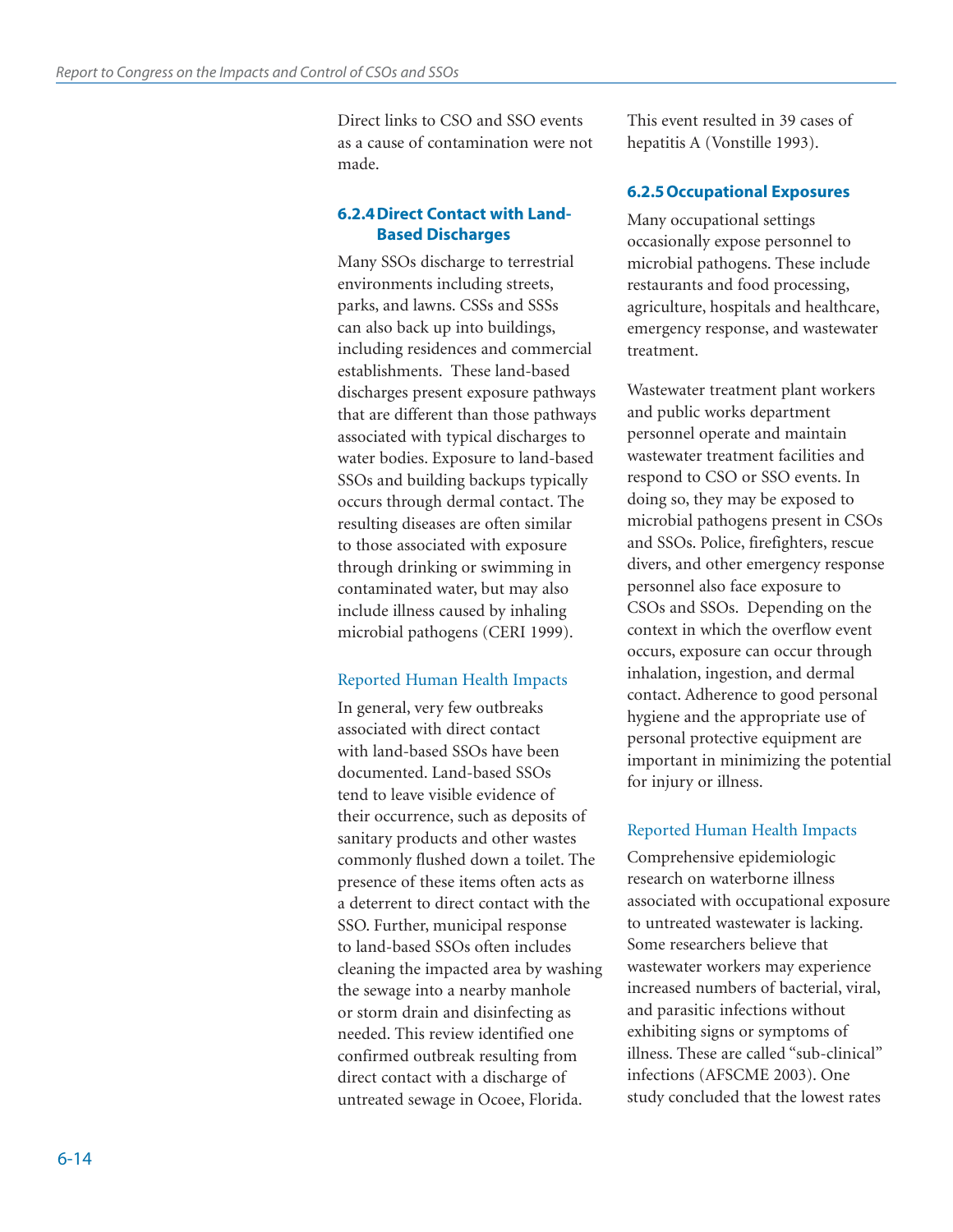of illness are found among workers employed in wastewater treatment for less than five years, the highest rates in workers with five to 10 years of exposure, and lower rates again in workers with 15 years or more of exposure (Dowes et al. 2001). An explanation for this is that workers build immunity to many of the microbial pathogens present in the work environment over the course of their employment, and those who become very ill no longer work in the plant. This phenomenon is also known as the "healthy worker effect."

In general, the effect of microbial pathogens, other than hepatitis A, on wastewater workers has been given little attention, and "there have been few epidemiologic studies conducted among sewage workers in the U.S. to determine the actual prevalence and types of infections" (AWR 2001).

One confirmed waterborne disease outbreak through occupational exposure was identified from the review of CDC Surveillance Summaries. In 1982, 21 cases of gastrointestinal illness were identified among 55 police and fire department scuba divers training in sewage-contaminated waters (CDC 1983). The divers developed gastrointestinal disease more than four times as frequently as nondiving firefighters, the control group in the study. Although the causes of illness in many divers were not identified, gastrointestinal parasites were found in 12 divers: *Entamoeba histolytica* in five divers, and *Giardia lamblia* in seven divers.

# **6.2.6 Secondary Transmission**

An individual who contracts an infection from exposure to a waterborne microbial pathogen may, in turn, infect other individuals, regardless of whether symptoms are apparent in the first individual. This is commonly referred to as "secondary transmission." The rate of secondary transmission depends largely on the particular microbial pathogen. Illnesses caused by secondary transmission are not included in CDC Surveillance Summaries, which list only primary illnesses.

#### Reported Human Health Impacts

Secondary transmission statistics obtained from a variety of waterborne and non-waterborne disease outbreaks are shown in Table 6.8 (NAS 1998). As presented, the secondary attack ratio represents the ratio of secondary cases to primary cases.

# **6.3 Which Demographic Groups Face the Greatest Risk of Exposure to CSOs and SSOs?**

Subset of exposure to the pollutants in CSOs and SSOs because they are more likely to everal demographic groups face increased risk of exposure to the pollutants in CSOs and spend time in locations impacted by such discharges. These groups include people recreating in CSO- and SSOimpacted waters, subsistence fishers, shellfishers, and wastewater workers. The sections that follow describe exposure risks for each of these groups in greater detail. This information is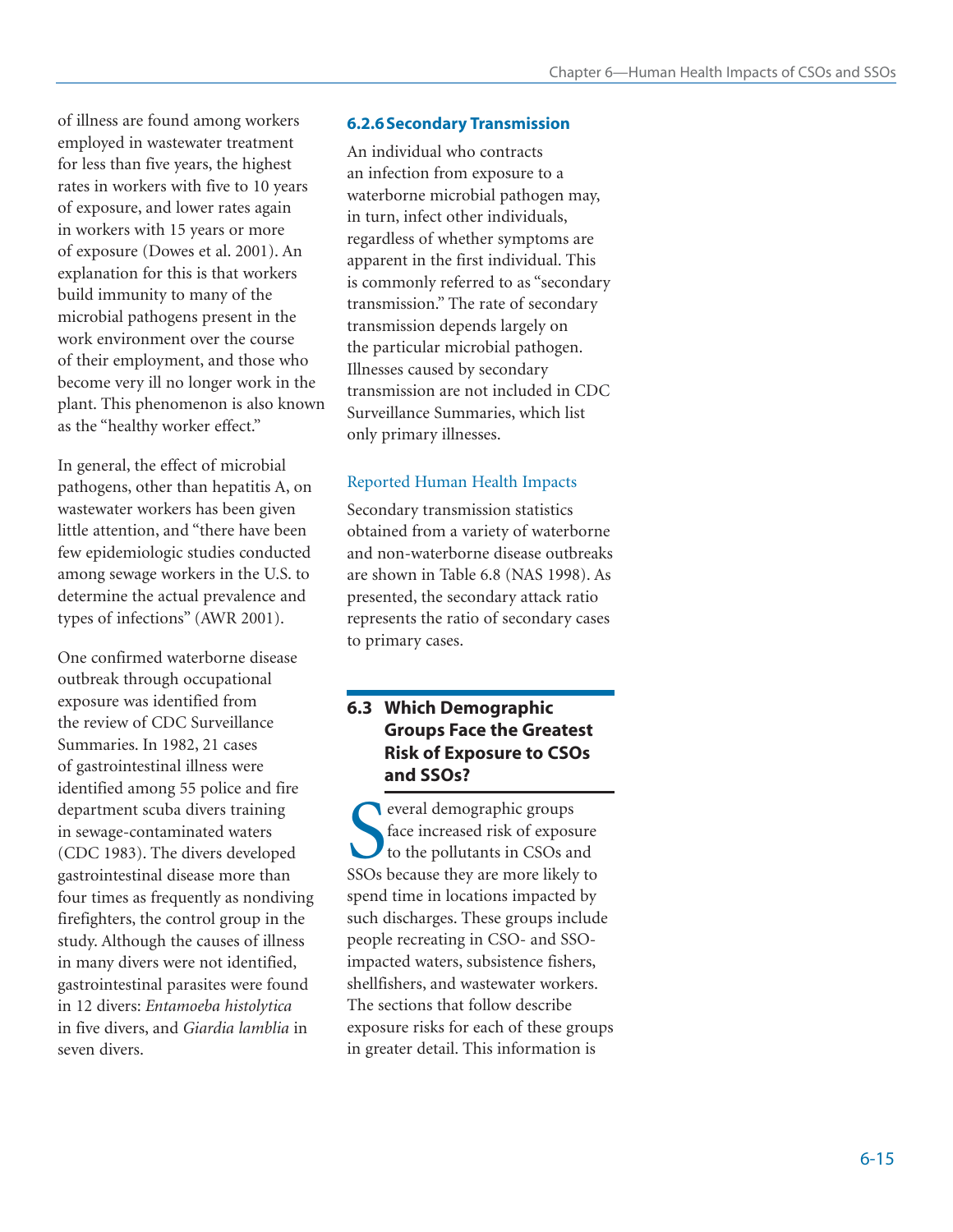#### **Table 6.8**

#### **Examples of Secondary Transmission from Waterborne and Non-Waterborne Disease Outbreaks (NAS 1998)**

An individual who contracts an infection may, in turn, infect other individuals. This table shows for every two individuals infected with Norwalk virus, one to two individuals can become infected via secondary transmission.

| <b>Microbial Pathogen</b>                          | <b>Secondary Attack Ratio</b> | <b>Source of Outbreak</b>       |
|----------------------------------------------------|-------------------------------|---------------------------------|
| Cryptosporidium                                    | 0.33                          | Contaminated apple cider        |
| Shigella                                           | 0.28                          | Child day care center           |
| Rotavirus                                          | 0.42                          | Child day care center           |
| Giardia                                            | 1.33                          | Child day care center           |
| Unspecified virus causing<br>viral gastroenteritis | 0.22                          | Contaminated drinking water     |
| Norwalk virus                                      | $0.5 - 1.0$                   | Contaminated recreational water |

presented based on the availability of literature documenting each group's potential for exposure, rather than on the relative sensitivity of each population to the pollutants in CSO and SSO discharges.

#### **6.3.1 Swimmers, Bathers, and Waders**

Swimming in marine and fresh water has been linked directly to diseases caused by the microbial pathogens found in wastewater (Cabelli et al. 1982). For example, a 1998 study comparing bathers and nonbathers found that 34.5 percent of gastroenteritis and 65.8 percent of ear infections reported by participants were linked to bathing in marine waters contaminated with sewage. The percentage of people who lost at least one day of normal activity due to contacting one of the illnesses studied ranged from 7 to 26 percent (Fleisher et al. 1998).

Many variables influence the exposure of people to pathogens in recreational water. These factors include whether people swim or wade, the type of pathogens present at the time of exposure, the route of exposure (ingestion or skin contact), and individual susceptibility to waterborne disease (WSDH 2002).

#### **6.3.2 Subsistence and Recreational Fishers**

Subsistence and recreational fishers and their families tend to consume more fish and shellfish than the general population, and men tend to consume more fish and shellfish than women (Burger et al. 1999). Further, in areas conducive to fishing, people with lower education levels or lower income levels consume more fish and shellfish, as it is often an inexpensive source of protein (Burger et al. 1999).

Cultural preferences influence the amount and frequency of fish as well as shellfish consumption and the methods for preparing and serving fish and shellfish. For example, a study of two Native American groups in Puget Sound in Washington found that these groups consumed fish at much higher rates than the general public and at rates greater than those recommended by EPA (Toy et al. 1996). Asians and Pacific Islanders generally consume fish at much higher rates than the general United States population (Sechena et al. 1999). In addition, cooking methods and consumption rates of parts of the fish that tend to concentrate toxins (e.g., skin, head, organs, and fatty tissue) can increase the risk of human health impacts from consuming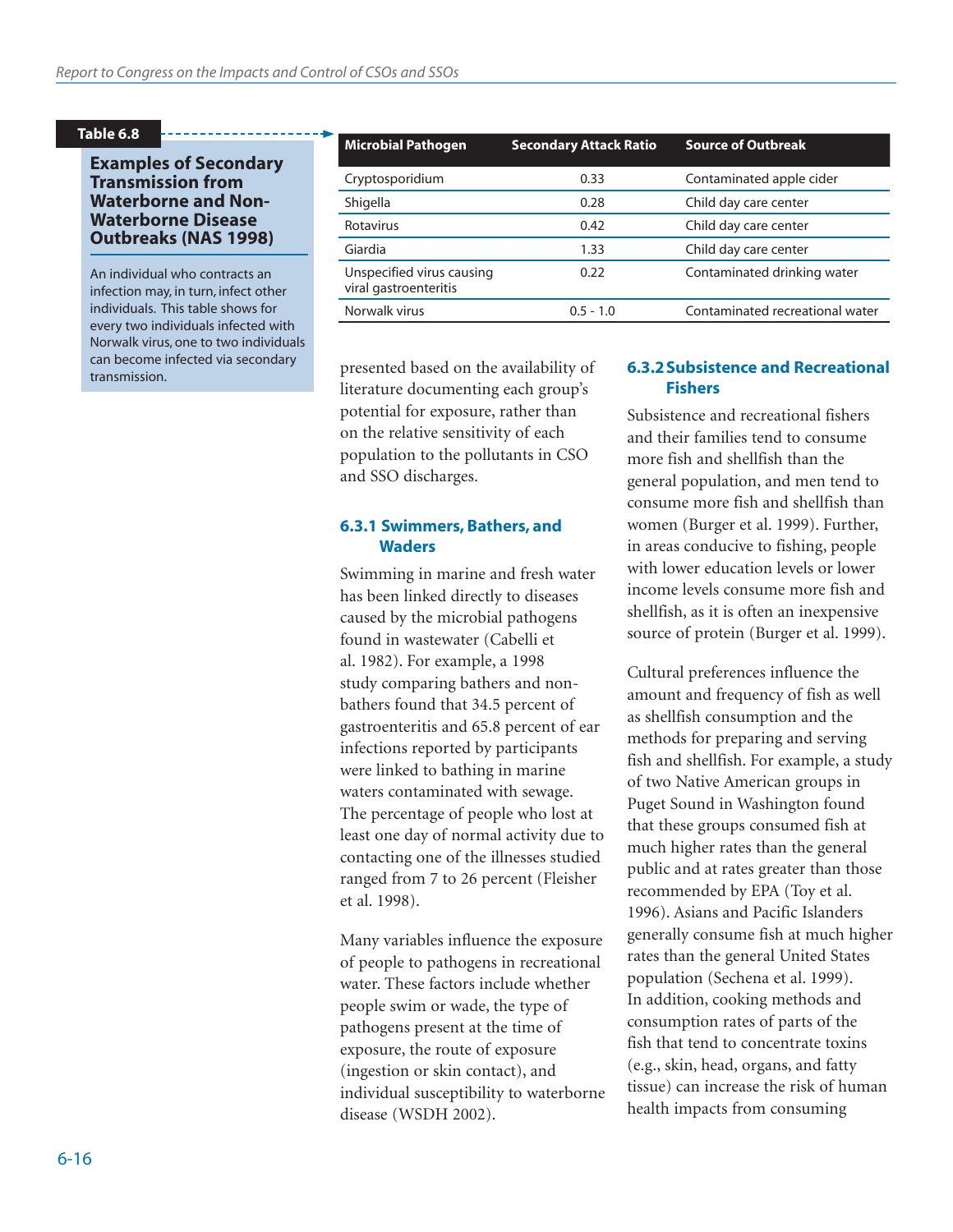contaminated fish and shellfish (e.g., Wilson et al. 1998; WDNR 2003).

Fish and shellfish advisories target recreational and subsistence fishers. Despite warnings and advisories, however, many fishers consume their catch. May and Burger (1996) found that a majority of urban and suburban recreational fishers ignored warnings issued by the New York State Department of Health and the New Jersey Department of Environmental Protection.

# **6.3.3 Wastewater Workers**

Wastewater workers are more likely to come into contact with untreated wastewater than the general public, but there is insufficient data to determine whether wastewater workers or their families face an increased risk of illness as a result of this exposure. Although there is disagreement regarding the benefits of additional immunization above those recommended by CDC for the adult general population (i.e., diptheria and tetanus), WERF (2003b) asserts that wastewater workers should be vaccinated for both Hepatitis A and B.

# **6.4 Which Populations Face the Greatest Risk of Illness from Exposure to the Pollutants Present in CSOs and SSOs?**

ertain demographic groups, including pregnant women, children, individuals with compromised immune systems, and the elderly, may be at greater risk than the general population for serious illness or a fatal outcome

resulting from exposure to the types of pollutants present in CSOs and SSOs. Specific characteristics of these demographic groups that make them particularly susceptible to these illnesses are discussed in more detail in the following sections. These sensitive groups represent almost 20 percent of the U.S. population (Gerba et al. 1996). Also, tourists and travelers may be more prone to waterborne illnesses than local residents (EPA 1983b). EPA research has found that when exposed to pathogens found in local sewage, local residents have been shown to develop fewer symptoms than nonresidents or visitors.

# **6.4.1 Pregnant Women**

During pregnancy, women appear to be at greater risk of more serious disease outcomes from exposure to the types of enteric viruses found in CSOs and SSOs (Reynolds 2000). Waterborne diseases contracted during pregnancy may result in transfer of the illness to the child either *in utero*, during birth, or shortly after birth (Gerba et al*.* 1996).

# **6.4.2 Children**

The incidence of several waterborne infectious diseases caused by the types of pollutants present in CSO and SSO discharges is significantly greater in infants and children than in the general population (Laurenson et al*.* 2000). Factors contributing to the susceptibility of children include children's naturally immature immune systems and child-associated behaviors that result in abnormally high ingestion rates during recreational exposure to contaminated water (Laurenson et al*.* 2000). For example,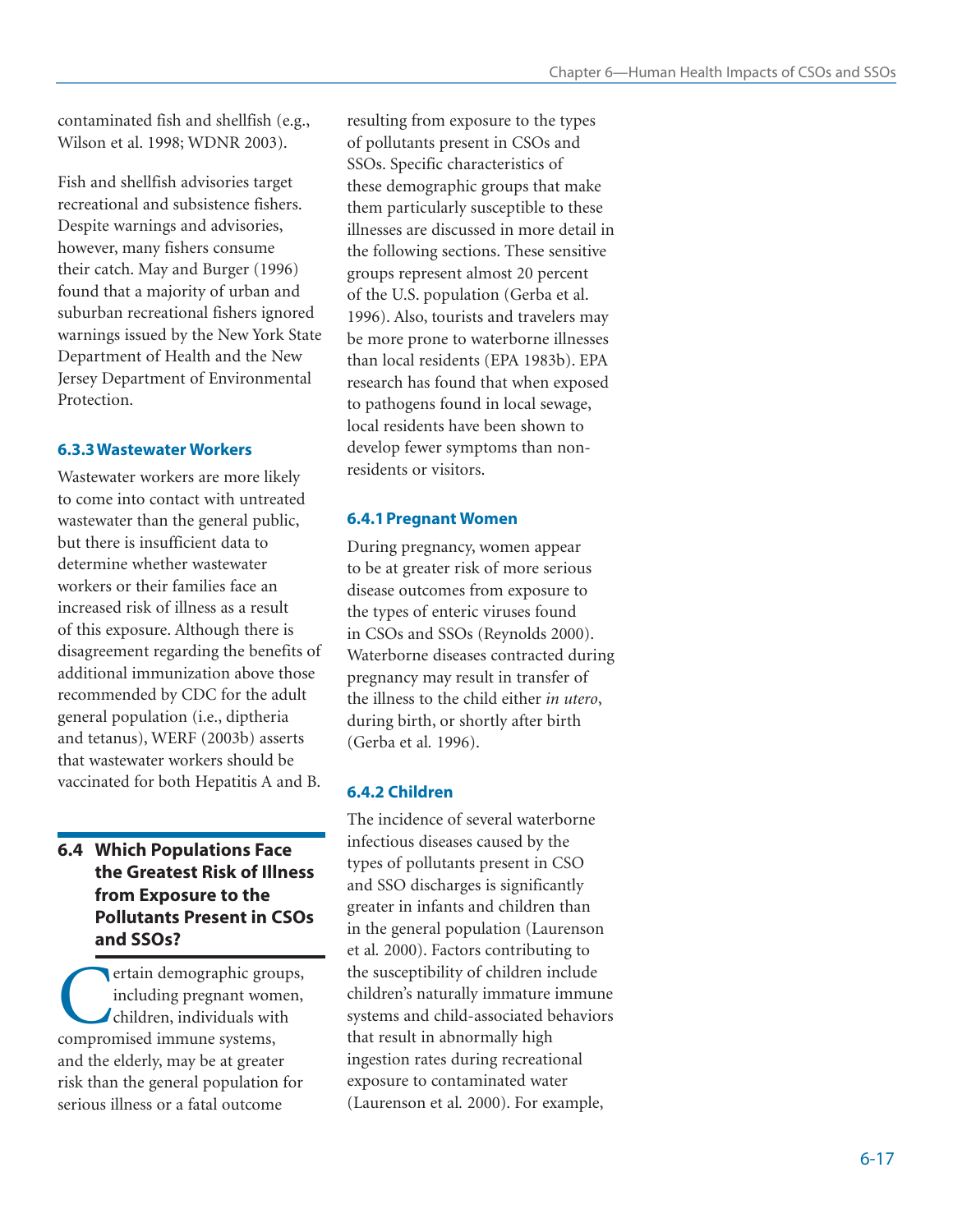children frequently splash or swim in waters that would be considered too shallow for full-body immersion by adults (EPA 2001b).

#### **6.4.3 Immunocompromised Groups**

People with compromised immune systems, such as those with AIDS, organ transplant recipients, and people undergoing chemotherapy, are more sensitive than the general public to infection and illness caused by the types of pollutants present in CSO and SSO discharges (Gerba et al*.* 1996). Using Wisconsin death certificate data, Hoxie et al*.* (1997) analyzed cryptosporidiosis-associated mortality in AIDS patients following the 1993 Milwaukee outbreak that affected an estimated 403,000 people. The researchers found that AIDS was the underlying cause of death for 85 percent of post-outbreak cryptosporidiosis-associated deaths among residents of the Milwaukee area. Further, the researchers found that AIDS mortality increased significantly in the six months immediately after the outbreak, then decreased to levels lower than expected, and then returned to expected levels. This suggests that some level of premature mortality was associated with the outbreak.

#### **6.4.4 Elderly**

The elderly are at increased risk for waterborne illness due to a weakening of the immune system that occurs with age (Reynolds 2000). Studies have found that people over 74 years old, followed by those between 55 and 74, and then by children under

5, respectively experience the highest mortality from diarrhea as a result of infection by waterborne or foodborne illness (Gerba et al*.* 1996). Studies of a giardiasis outbreak in Sweden that occurred when untreated sewage contaminated a drinking water supply found people over 77 years old faced an especially high risk of illness (Ljungstrom and Castor 1992).

# **6.5 How are Human Health Impacts from CSOs and SSOs Communicated, Mitigated, or Prevented?**

**A** variety of programs are in<br>place to reduce human hea<br>impacts associated with<br>exposure to microbial pathogens place to reduce human health impacts associated with and toxics. These programs generally involve preventive measures enacted by public health officials, including: communication efforts to warn the public about risk and threats; and monitoring, reporting, and tracking activities. This section is focused on agencies, activities, and programs designed to communicate, mitigate, or prevent potential human health impacts from exposure to CSOs and SSOs.

#### **6.5.1 Agencies and Organizations Responsible for Protecting Public Health**

Numerous agencies and organizations have responsibilities for monitoring, tracking, and notifying the public of potential human health impacts. These include federal and state agencies, local public health officials, owners and operators of municipal wastewater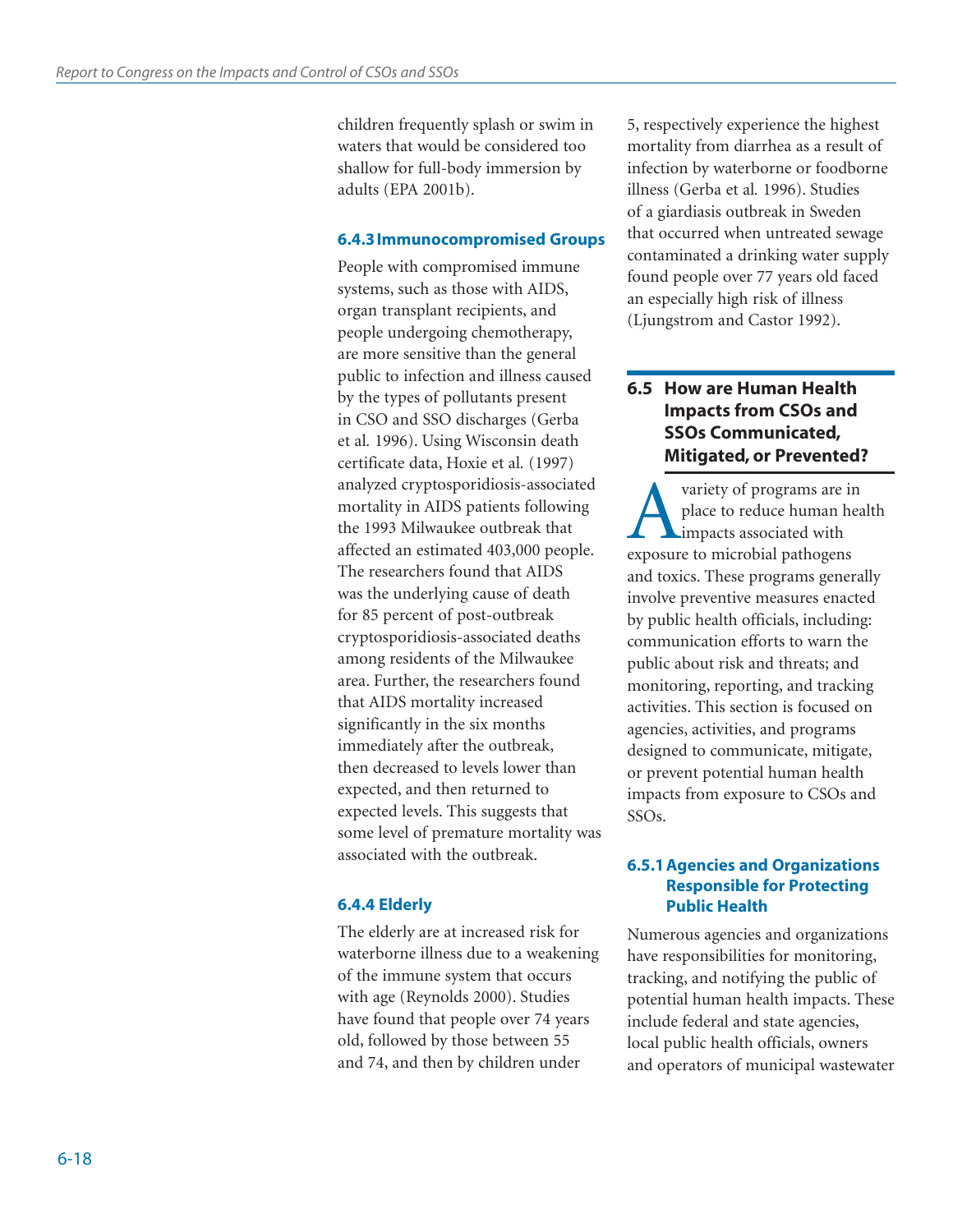collection and treatment facilities, and non-governmental organizations.

#### Federal Agencies

EPA administers a national water quality standards program that establishes criteria to support designated uses including recreation, drinking water supply, and shellfish harvesting. EPA also administers a national safe drinking water program with a goal that, by 2005, 60 percent of the population served by community drinking water systems will receive their water from systems with active source water protection programs (EPA 1997b). In developing source water protection programs, EPA specifically encourages suppliers to consider CSOs, sewer system failures, and wet weather municipal effluent point source discharges as sources of microbial contamination. Further, drinking water intakes and their designated protection areas are identified as "sensitive areas" under the CSO Control Policy. The elimination, control, or relocation of CSO outfalls that discharge to sensitive areas are to be given high priority in the development and implementation of CSO LTCPs (EPA 1994a).

As discussed earlier in Section 5.5.2 of this report, EPA's BEACH program conducts an annual survey of the nation's swimming beaches. The program was created to reduce health risks to swimmers due to contact with contaminated water by working to improve monitoring and public notification procedures at beaches.

CDC's National Center for Infectious Diseases works to prevent illness, disability, and death caused by

infectious diseases. Waterborne disease prevention is a priority for this program. Working with EPA, CDC coordinates national reporting of waterborne illness outbreaks through its Outbreak Surveillance System. This system compiles state-reported outbreaks to characterize waterborne outbreaks epidemiologically (e.g., to investigate the agents, reasons for the outbreak, and adequacy of various treatment methods) and to strengthen the public health community's ability to respond. Outbreak summaries are produced biennially. With the cooperation of state health departments and other national partners, CDC's Division of Parasitic Diseases and Division of Bacterial and Mycotic Diseases are responsible for the investigation, surveillance, and control of specific groups of diseases, including many pathogens linked to waterborne illness.

NOAA works to protect and preserve U.S. living marine resources through scientific research, fisheries management, enforcement, and habitat conservation. As detailed in Section 5.3.2 of this report, NOAA is currently working with Interstate Shellfish Sanitation Conference (ISSC), EPA, and FDA to develop an information resource on shellfish safety. This data system will house shellfish growing area monitoring, survey, and classification data.

FDA administers the National Shellfish Sanitation Program, an effort intended to standardize the inspection and monitoring of shellfish growing areas and shellfish packing/shucking facilities. Working with EPA, FDA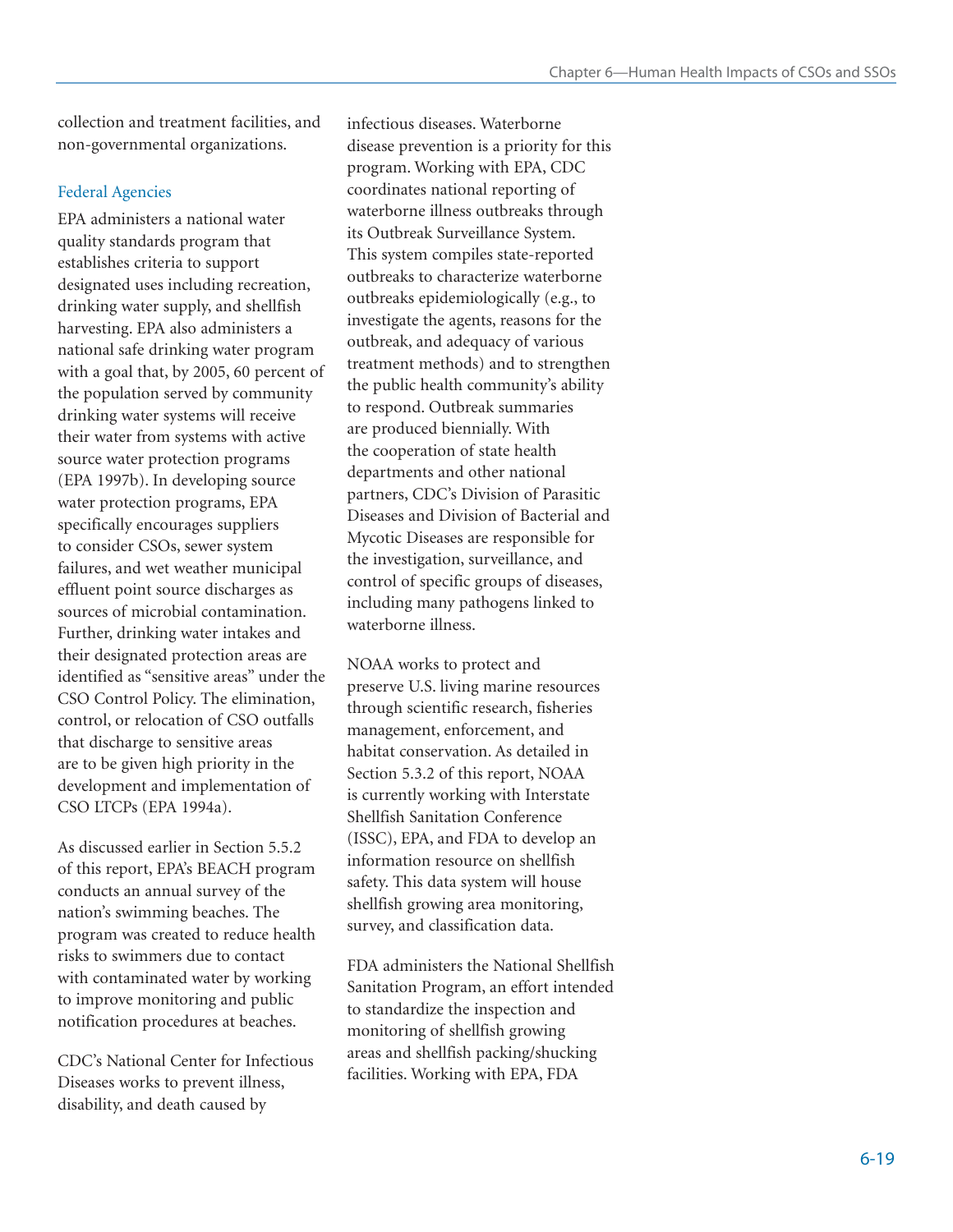publishes guidance on the safety attributes of fish and fishery products, including acceptable levels of organic and inorganic compounds such as mercury and PCBs.

USGS plays an active role in monitoring and reporting the quantity and quality of the nation's water resources. USGS helps to assess water quality problems and sources of pollution, including CSOs and SSOs, by studying how pathogens and other agents of waterborne disease interact with the environment and by monitoring and reporting the quality of the nation's water resources.

#### State Agencies

State public health agencies track communicable diseases, perform outbreak investigations, and issue warnings to the public. These agencies integrate and compile findings from local efforts, and they provide

coordination with other state and federal agencies and programs. This coordination includes providing data on waterborne illness and investigations to CDC.

State environmental agencies conduct water quality monitoring and assessment programs and require monitoring to be conducted by others, such as local sanitation districts, public water systems, regional planning agencies, and recreational facilities. State environmental or natural resource agencies also monitor fish and shellfish. These monitoring programs provide data for management decisions at the state level in response to environmental and public health concerns. In addition to monitoring, state agencies perform sanitary surveys to identify problems that could affect the safety of the drinking water supply. A sanitary survey is a physical inspection of the

#### **Coastal Beach Monitoring Program: Connecticut**

#### **Beach Monitoring and Public Notification Program: Rhode Island**

The State of Connecticut has a comprehensive monitoring program for its coastal waters, with standards and guidelines set by the state. The state collects and analyzes samples taken at four coastal state parks on Long Island Sound. At least 18 municipalities in the state's four coastal counties monitor their own beaches, following the ocean and bay beachwater-quality monitoring protocol established by the Connecticut Departments of Public Health and Environmental Protection. In 2002, Connecticut set aside a \$226,000 grant to integrate monitoring at municipal beaches into a state-administered sampling and public notification plan for the entire state. The beach grant funded a courier service to bring municipal beach samples to the Department of Public Health lab, where the state analyzes the samples free of charge.

The Rhode Island Health Department requires every licensed beach to sample its water and test for the presence of fecal coliform bacteria. The Rhode Island water quality standard for recreation is 50 MPN per 100 ml of salt water and 200 MPN per 100 ml of fresh water. Results are posted on the department's website, along with advisories on waterborne illness and beach closures and openings. Public notification of beach closures is accomplished in several ways, including the use of color-coded flags at beaches, press releases, and notices on the department website. The website also supports on-line reporting by the public of suspected beach-related illnesses.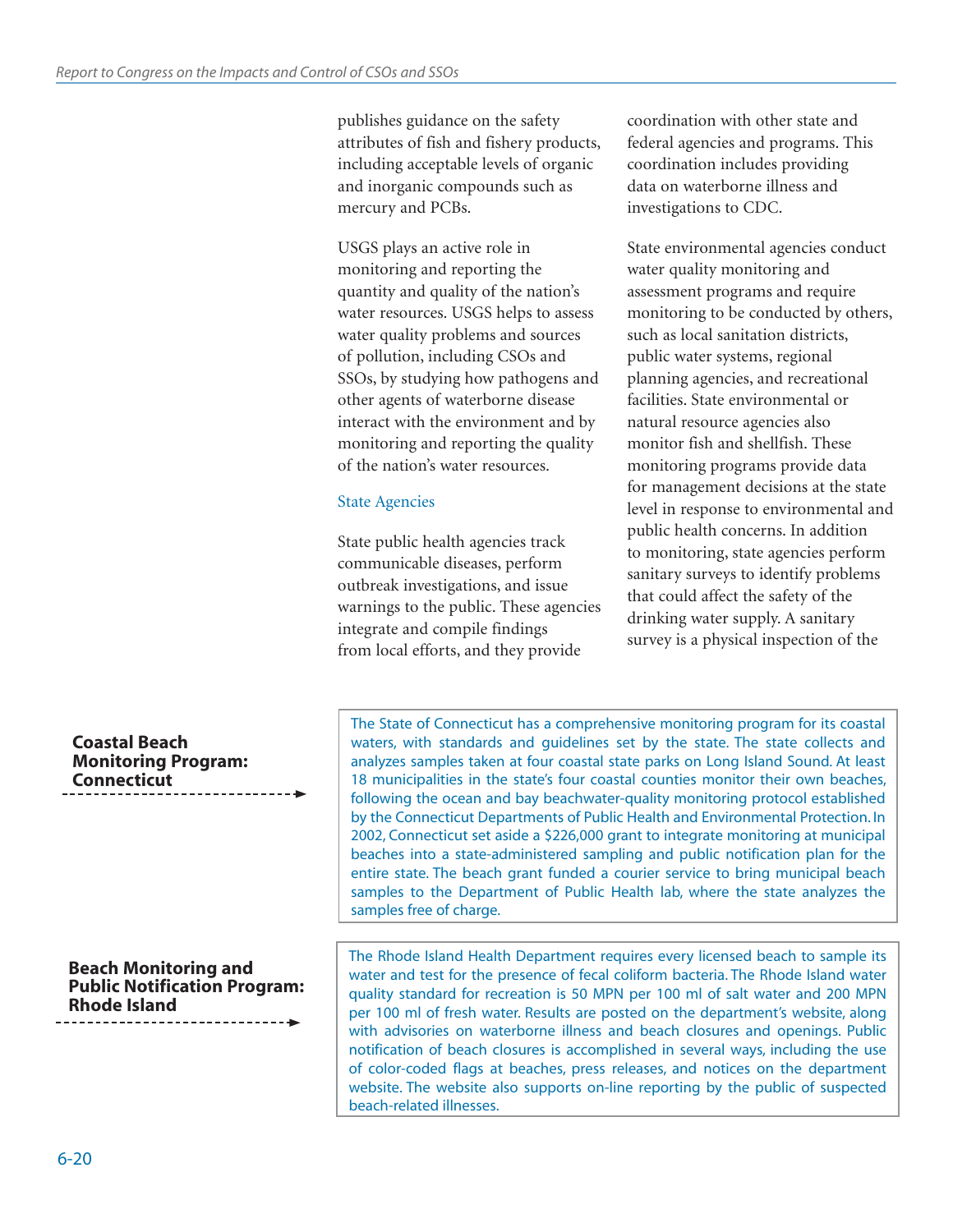water treatment and distribution system and a review of operation and maintenance practices.

States also implement notification programs to warn citizens about human health impacts associated with recreation at contaminated beaches and consumption of contaminated water, fish, or shellfish.

#### Local Agencies

Local public health agencies, regional planning authorities, and the owners and operators of wastewater collection and treatment facilities have distinct responsibilities to protect public health. Working with state oversight, city and county health departments often maintain separate divisions for tracking communicable diseases and for environmental health. The communicable disease divisions of these departments generally have responsibility for cataloging, investigating, and reporting cases of "reportable illness" to the appropriate state agency. The environmental

health divisions generally have responsibility for monitoring, analysis, and posting of recreational waters, where needed. Owners and operators of municipal wastewater collection and treatment facilities have their own responsibilities, many of which are stipulated as NPDES permit requirements, including notifying the public when SSOs occur and reporting SSOs to state regulatory and public health agencies. Communities with CSSs are required to implement public notification programs as part of implementing the NMCs.

#### **6.5.2 Activities to Protect Public Health from Impacts of CSOs and SSOs**

The principal activities undertaken to protect the public from the impacts of CSOs and SSOs can be grouped into three areas: exposure pathway monitoring, public notification, and research. These activities protect public health by identifying possible sources of pathogens, reducing public exposure through notification and

In California, the Orange County Health Care Agency's Ocean Water Protection Program has a mission to ensure that all public recreational waters meet bacteriological water quality standards for full body contact recreation activities, such as swimming, surfing, and diving. Staff collect water samples at approximately 150 locations along the shoreline of Orange County for laboratory analysis for indicator bacteria. Results of the analysis are reviewed by program specialists who determine if action needs to be taken to protect the public. Staff are available to respond on a 24-hour basis to investigate reports of contamination incidents, including SSOs, affecting Orange County's public beaches.

The Allegheny County Health Department in Pennsylvania implemented a public notification program designed to warn recreational users of health risks in CSO-impacted waters in the Pittsburgh area. The program includes publishing advisories in local newspapers and producing public service announcements on local television stations to educate the public about health risks associated with CSO discharges. The department also installed orange warning flags that read "CSO" at 30 locations near CSO outfalls. The flags are raised to warn recreational users whenever CSO discharges cause or contribute to elevated bacteria levels.

**Local Public Health Activity: Orange County, CA**

**Local Public Health Activity: Allegheny County, PA**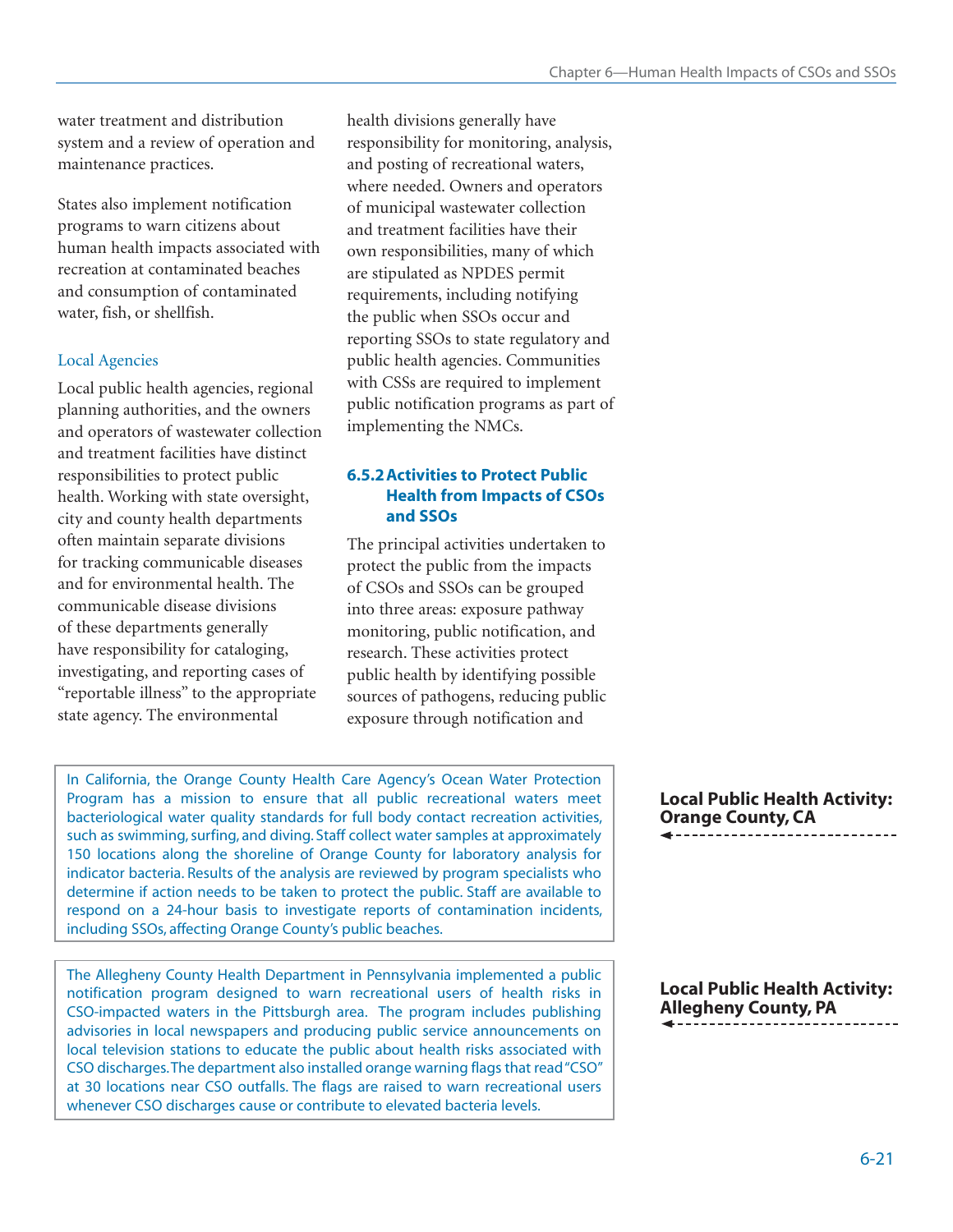use restriction, when necessary, and continuing research by public health experts to better protect public health in the future. More detail on each activity is presented below.

# Exposure Pathway Monitoring

Exposure pathway monitoring programs focus on recreational waters, public drinking water systems, and fish and shellfish in order to reduce the risk of human health impacts from exposure to contaminated water and food.

Recreational waters are typically monitored using indicator bacteria to detect the presence of or the potential for microbial pathogen contamination. If the bacteria levels in a given water sample exceed the state standard for recreational waters, advisories are posted or the waterbody is closed. For example, EPA's 2002 BEACH Program found that 91 percent of surveyed beaches had some type of water quality monitoring program. Though the frequency of monitoring varied, 63 percent of the beaches were monitored at least once per week (EPA 2003a).

Public water systems are governed by National Primary Drinking Water Standards, also known as primary standards (EPA 2003f). Primary standards are legally enforceable standards that protect public health by limiting the levels of specific contaminants in drinking water. To protect the health of those being served, public water systems have monitoring requirements. Contaminants monitored are as follows (EPA 2002f):

- Microorganisms including indicator organisms, enteric viruses, and parasitic protozoa;
- Disinfectants including chlorine, chlorine dioxide, and chloramine;
- Disinfection byproducts including bromate, chlorite, haloacetic acids, and trihalomethanes;
- Inorganic chemicals including metals, nitrate, and nitrite;
- Organic chemicals including a broad list of agricultural and industrial products; and
- Radionuclides.

If monitoring shows the drinking water is contaminated, the owner or operator of the public water system is required to shut down the system and/or direct the public to take precautions, such as boiling water.

Fish and shellfish monitoring is administered jointly by state agencies, EPA, NOAA, and FDA. Bacteriological monitoring is used to assess the potential presence of microbial pathogens in shellfish harvesting areas. States, U.S. territories, and authorized tribes have primary responsibility for protecting residents from the health risks of consuming contaminated, noncommercially caught fish. This is accomplished by issuing of fish consumption advisories. These advisories inform the public when high concentrations of contaminants have been found in local fish. They also include recommendations to limit or avoid eating certain fish species from specific waterbodies or waterbody types.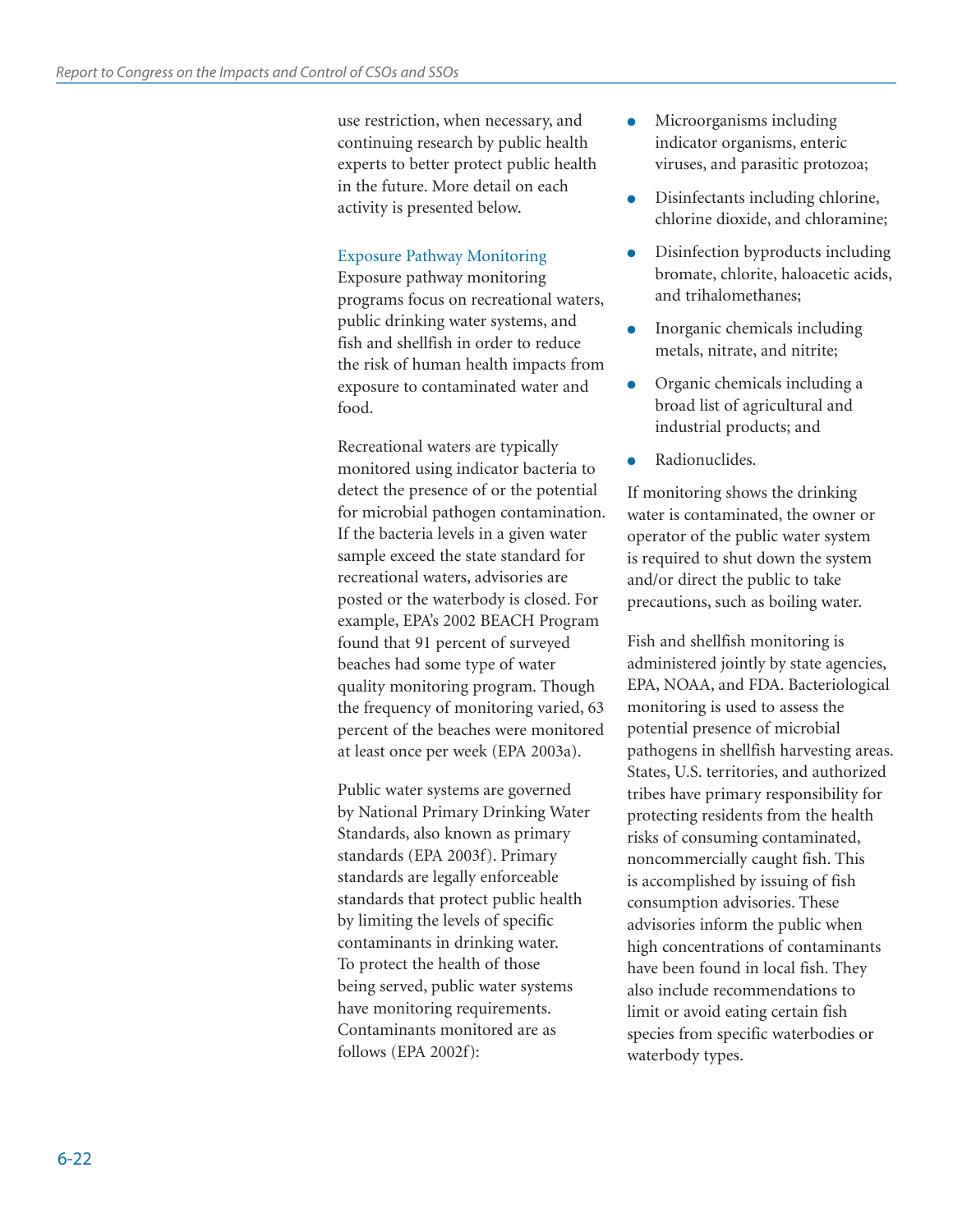## Public Notification

Public notification programs provide information to communities regarding the occurrence of CSO and SSO events and ongoing efforts to control discharges.

Public notification programs include posting temporary or permanent signs where CSOs and SSOs occur, coordinating with civic and environmental organizations, and distributing fact sheets to the public and the media. Notices in newspapers are used to publicize CSO or SSO discharges in some states. Radio and television announcements may be appropriate for CSOs and SSOs with unusually severe impacts. Distribution of information on websites is rapidly gaining wider use. Additional information on reporting and public notification is presented in Chapter 8 of this Report to Congress and in the technology descriptions included as Appendix L.

# Research

Several research activities are expected to improve the ability of public health programs to protect humans from impacts associated with CSOs, SSOs, and other sources of pollution. Two examples are provided below.

EPA's National Epidemiological and Environmental Assessment of Recreational (NEEAR) Water Study is intended to develop a better understanding of water pollution at beaches, recreational use of beaches, and public health. As part of the BEACH Program, this effort seeks to improve beach monitoring by linking real-time monitoring results with meaningful risk-based guidelines.

EPA's Office of Research and Development has completed the first in a planned series of studies to estimate the urban contribution to the total *Cryptosporidium* and *Giardia* loads to receiving waters (EPA 2003f). It is hoped that the studies will provide a basis for designing source water protection programs.

# **6.6 What Factors Contribute to Information Gaps in Identifying and Tracking Human Health Impacts from CSOs and SSOs?**

Systematic data on human<br>
health impacts as a result of<br>
exposure to CSOs and SSOs<br>
are not readily available. The chief ystematic data on human health impacts as a result of exposure to CSOs and SSOs factors that account for the absence of direct cause-and-effect data

In 1984, public drinking water for the community surrounding Braun Station, Texas, was drawn from an artesian well that was not filtered but was chlorinated prior to distribution. At the time, well water was not routinely sampled in this region of Texas. Community complaints, however, convinced authorities to begin testing. Fecal coliform level as high as 2,600/100 mL were measured in untreated well water samples. Subsequent dye tests indicated that the community's SSS was leaking into the well water. When attempts to identify the exact site of contamination were not successful, an alternative water source was provided to the community (D'Antonio et al. 1985).

**Monitoring Identifies SSS as Source of Drinking Water Contamination: Braun Station, TX**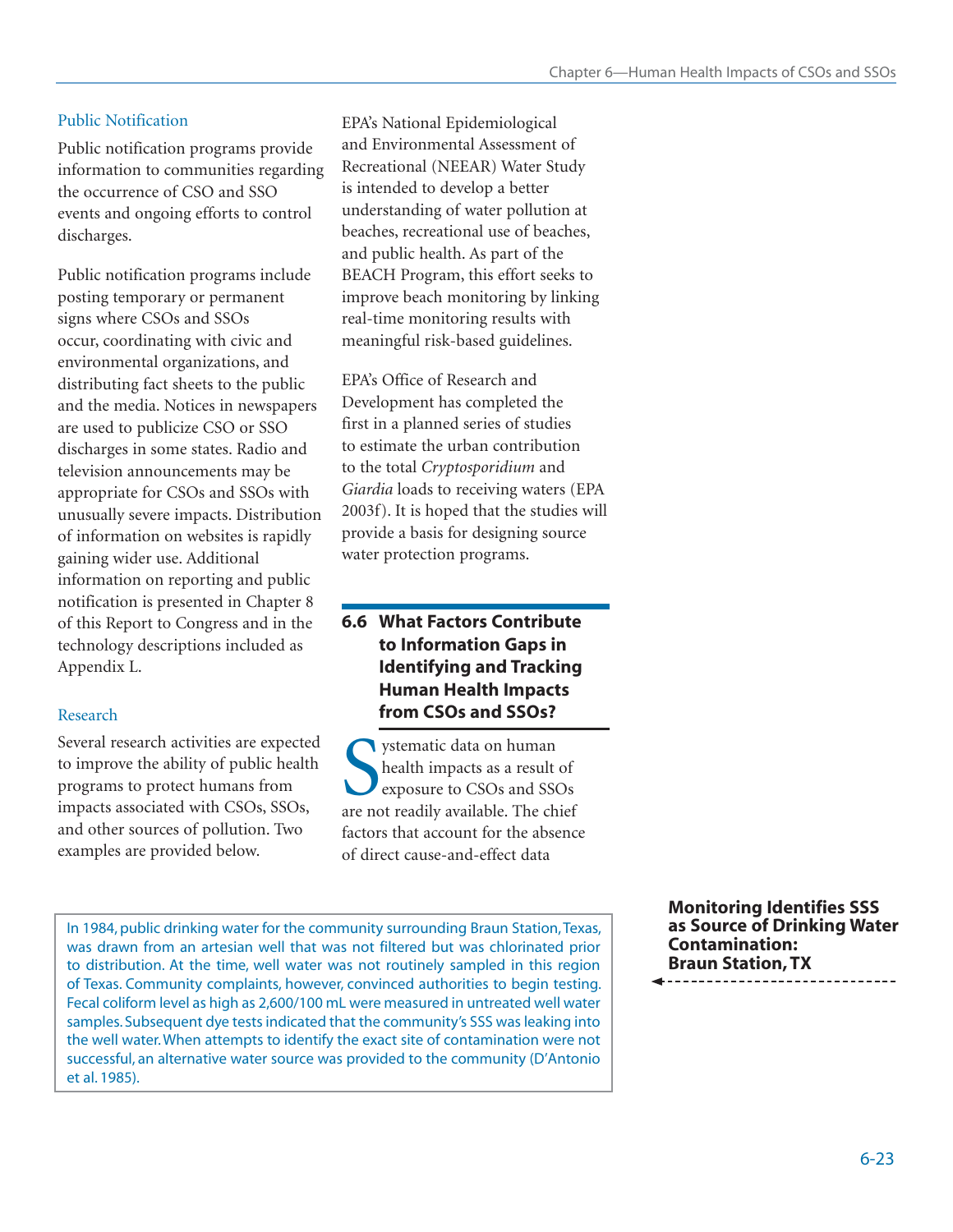are underreporting of waterborne disease and the reliance of water quality monitoring activities on indicator bacteria instead of microbial pathogens. Both factors are discussed below.

#### **6.6.1 Underreporting**

Reporting and tracking of outbreaks of waterborne disease are difficult under the best circumstances. Underreporting stems from a number of causes. CDC's waterborne disease outbreak surveillance system depends on states to report outbreaks, and this reporting is often incomplete. Existing local systems for tracking these outbreaks often lack sufficient information on the cause of the outbreak to establish whether CSOs and SSOs are suspected source.

Factors that affect the likelihood that outbreaks will or will not be detected, investigated, and reported include (adapted from CDC 2000):

- Public awareness about illness symptoms, environmental conditions that might precipitate an outbreak, and where to report symptoms;
- The frequency with which people experiencing illnesses related to exposure to contaminated water seek medical care from the same provider;
- The adequacy of laboratory infrastructure to fully investigate outbreaks;
- The compatability of local reporting requirements for specific waterborne diseases with data

tracking systems employed by the CDC; and

• The integration of state and local reporting and investigation protocols for waterborne disease outbreaks.

Large outbreaks are more likely to be noticed and reported than smaller outbreaks. Nevertheless, the source and exposure pathway of the 1993 Milwaukee cryptosporidiosis outbreak, the largest documented in U.S. history, remained unidentified for more than two weeks (CDC 1996a). This outbreak, affecting an estimated 403,000 people, was detected only "when increased sales of antidiarrheal medicines were observed and reported to the local public health agency" (Frost et al*.* 1995).

#### **6.6.2 Use of Indicator Bacteria**

Indicator bacteria are used to evaluate human health risks from contaminated water without sampling for every possible microbial pathogen. As described in Section 6.1.1, indicator bacteria are relatively easy to detect and are used to indicate the likely presence of fecal-borne microbial pathogens. There is ongoing scientific debate regarding the use of indicators and their ability to predict human health impacts. Some specific criticisms of the use of indicator bacteria are as follows:

● A single indicator organism may be insufficient to establish water quality standards. EPA's current water quality criteria are targeted toward protecting people participating in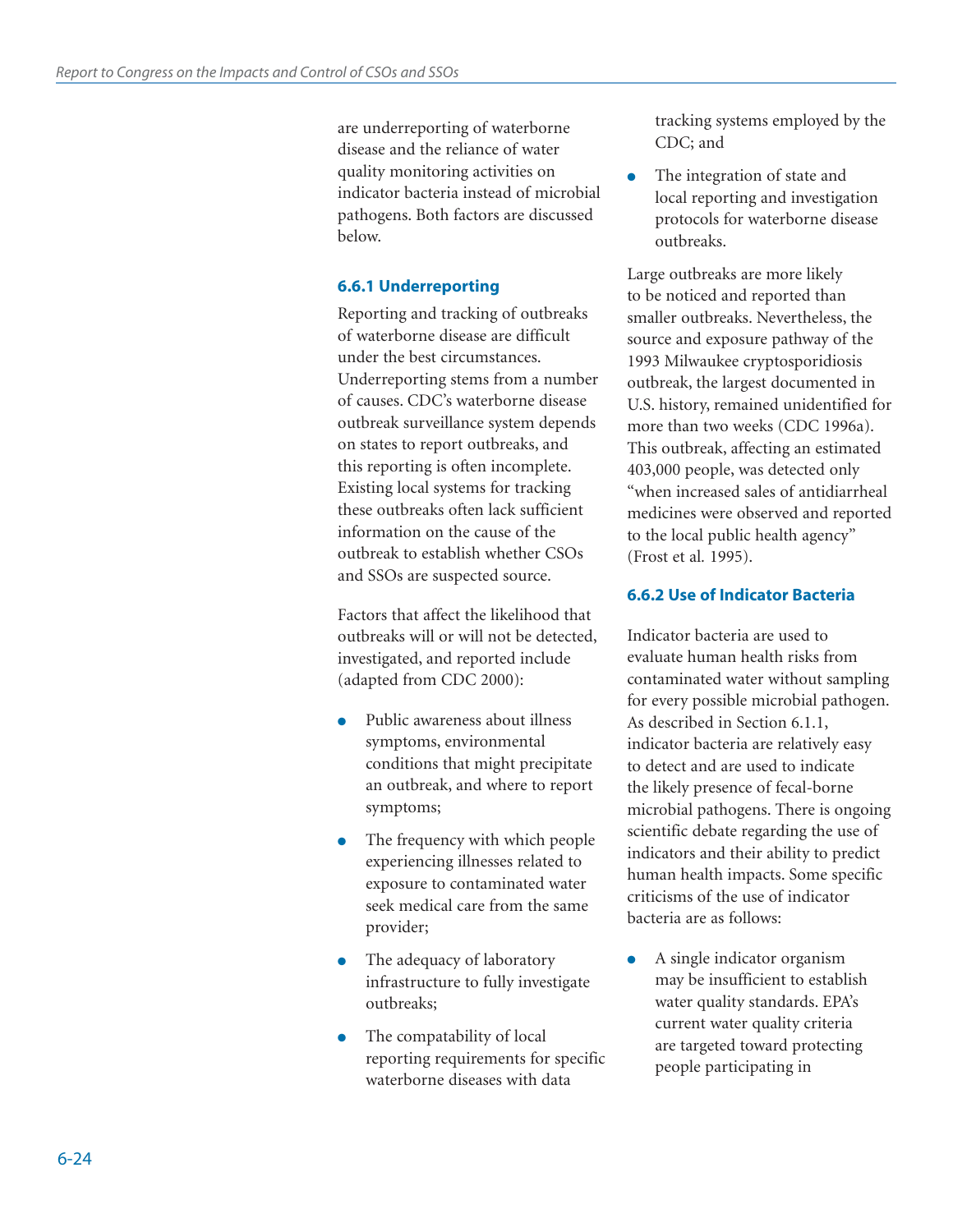recreational activities from acute gastrointestinal illness (EPA 2002g).

- Current bacterial detection methods are subject to false positives and false negatives (Griffin et al*.* 2001).
- Coliform bacteria can survive and replicate in waters and soils under certain environmental conditions. Their presence is not always due to recent fecal contamination. In addition, all current bacteria indicators are shed by animals. Their occurrence in the environment does not always indicate that human pathogens are present or that contamination was due to a human source (Griffin et al*.* 2001).
- Indicator bacteria do not directly indicate the presence of viruses, which survive longer in marine waters and have a low infective dose (Seyfried et al*.*1984; Freeman 2001; Schvoerer et al*.* 2001).

Bacteriophages have shown merit for use as an alternative to indicator bacteria to identify human health risks. Specifically, *Bacteroides fragilis*  bacteriophages have been found to be more resistant to chlorine than current indicator bacteria and are thought to be good indicators of enteric viruses. *Bacteriodes* also show potential for use as an indicator of recent fecal contamination (Griffin et al*.* 2001).

Although EPA recognizes the limitations of indicator bacteria, they continue to be used to assess potential human health risk because:

- Indicator bacteria area simple and inexpensive to measure (Griffin et al*.* 2001).
- Studies show that *E. coli* and enterococci exhibit a strong relationship to swimmingassociated gastrointestinal illness (Fattal et al*.* 1987; Cheung et al*.* 1990; EPA 2002g).
- Indicator bacteria are present where fecal contamination occurs; they are always present in feces and at higher levels than most enteric pathogens (Griffin et al*.* 2001).

EPA continues to encourage states and authorized tribes to use *E. coli*  or enterococcci as the basis of their water quality criteria for protecting recreational waters.

# **6.7 What New Assessment and Investigative Activities are Underway?**

S<br>
S<br>
S<br>
S<br>
S<br>
The implementing innovative<br>
programs to identify risks and<br>
to track the types of illness associated everal local government agencies are implementing innovative programs to identify risks and with the pathogens present in CSO and SSO discharges. Select examples are provided in this section.

# **6.7.1 Investigative Activities**

Monitoring, modeling, and other investigative activities are useful tools in reducing human exposure to pathogens, identifying waterborne and foodborne disease outbreaks, and assessing illness patterns. Some innovative investigative programs